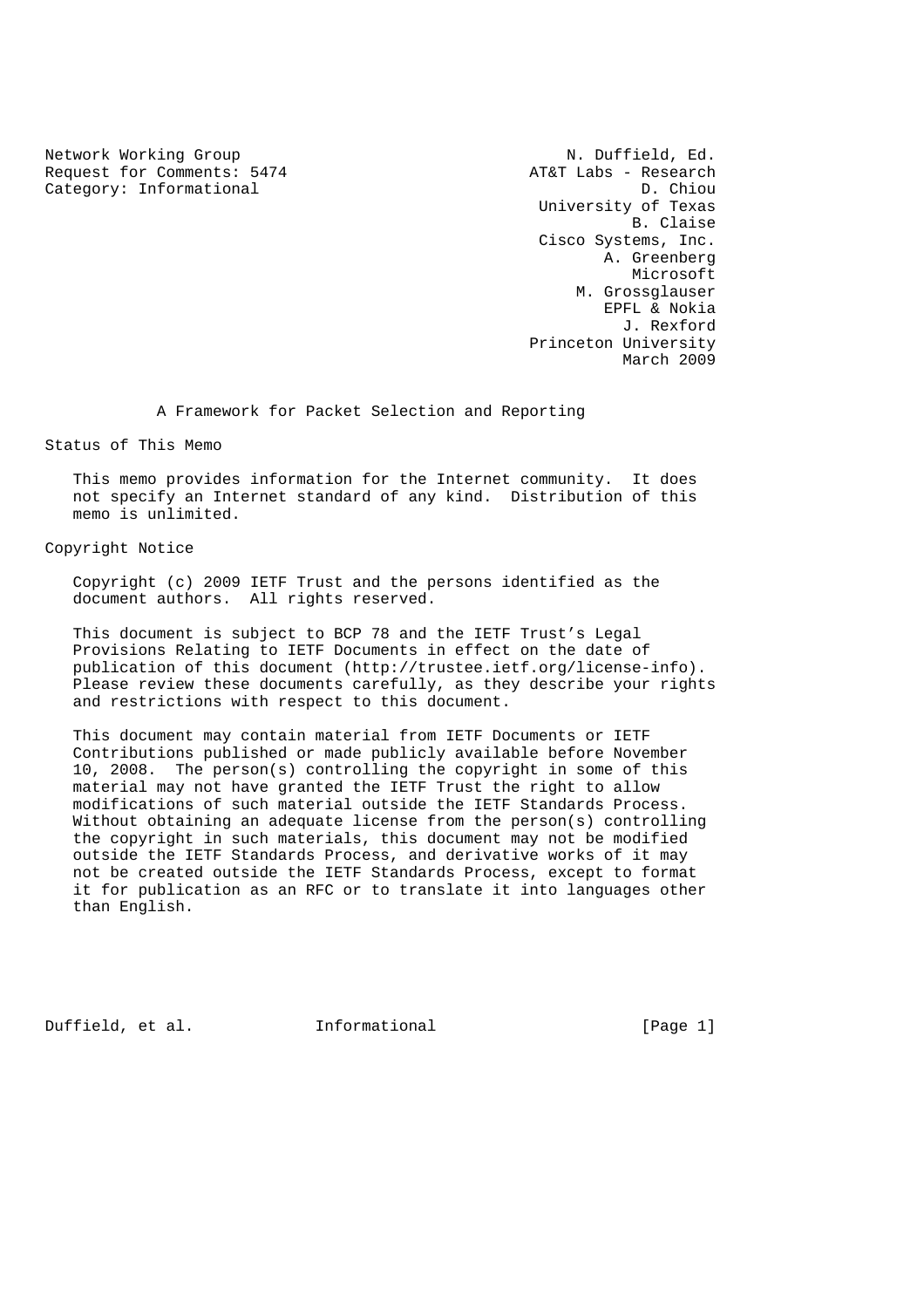#### Abstract

 This document specifies a framework for the PSAMP (Packet SAMPling) protocol. The functions of this protocol are to select packets from a stream according to a set of standardized Selectors, to form a stream of reports on the selected packets, and to export the reports to a Collector. This framework details the components of this architecture, then describes some generic requirements, motivated by the dual aims of ubiquitous deployment and utility of the reports for applications. Detailed requirements for selection, reporting, and exporting are described, along with configuration requirements of the PSAMP functions.

## Table of Contents

|  | 3. Elements, Terminology, and High-Level Architecture 5        |
|--|----------------------------------------------------------------|
|  | 3.1. High-Level Description of the PSAMP Architecture 5        |
|  | 3.2. Observation Points, Packet Streams, and Packet Content  5 |
|  |                                                                |
|  |                                                                |
|  |                                                                |
|  |                                                                |
|  |                                                                |
|  |                                                                |
|  |                                                                |
|  | 4. Generic Requirements for PSAMP 11                           |
|  | 4.1. Generic Selection Process Requirements 11                 |
|  | 4.2. Generic Reporting Requirements 12                         |
|  | 4.3. Generic Exporting Process Requirements 12                 |
|  | 4.4. Generic Configuration Requirements 13                     |
|  |                                                                |
|  |                                                                |
|  |                                                                |
|  | 5.3. Selection Fraction Terminology 17                         |
|  | Input Sequence Numbers for Primitive Selectors 18<br>5.4.      |
|  |                                                                |
|  | 5.6. Constraints on the Selection Fraction 19                  |
|  |                                                                |
|  | 6.1. Mandatory Contents of Packet Reports: Basic Reports  19   |
|  |                                                                |
|  | 6.3. Extended Packet Reports in the Presence of IPFIX 20       |
|  |                                                                |
|  |                                                                |
|  |                                                                |
|  |                                                                |
|  |                                                                |

Duffield, et al. Informational [Page 2]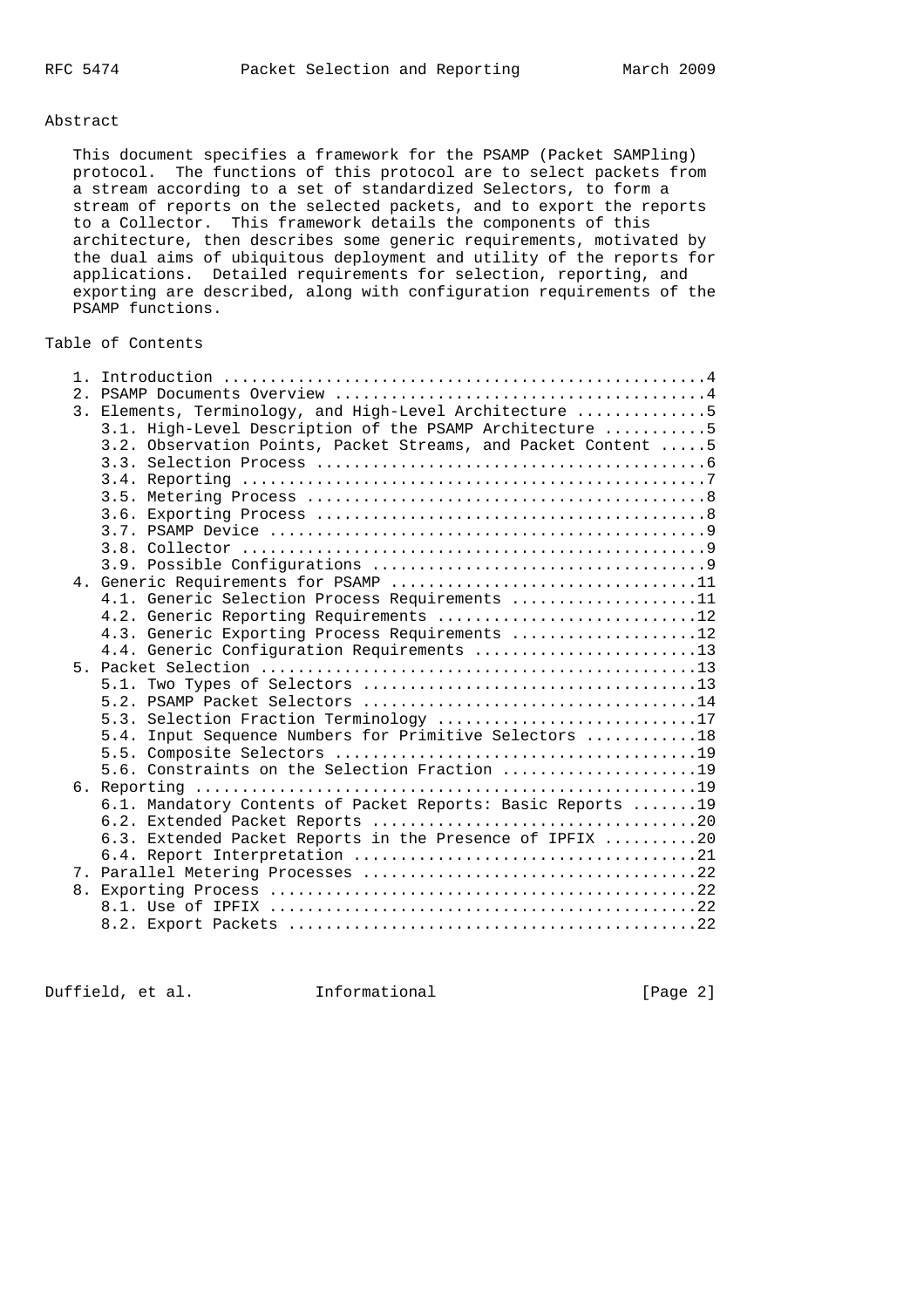| 8.3. Congestion-Aware Unreliable Transport 22             |  |
|-----------------------------------------------------------|--|
| 8.4. Configurable Export Rate Limit 23                    |  |
| 8.5. Limiting Delay for Export Packets 23                 |  |
|                                                           |  |
|                                                           |  |
|                                                           |  |
|                                                           |  |
|                                                           |  |
|                                                           |  |
|                                                           |  |
|                                                           |  |
|                                                           |  |
|                                                           |  |
|                                                           |  |
| 10.2. Potential Hardware Complexity 27                    |  |
|                                                           |  |
| 11.1. Baseline Measurement and Drill Down 29              |  |
|                                                           |  |
| 11.3. Passive Performance Measurement 30                  |  |
|                                                           |  |
|                                                           |  |
| 12.1. Relation of PSAMP and IPFIX Security for            |  |
|                                                           |  |
| 12.2. PSAMP Specific Privacy Considerations 31            |  |
| 12.3. Security Considerations for Hash-Based Selection 32 |  |
| 12.3.1. Modes and Impact of Vulnerabilities 32            |  |
| 12.3.2. Use of Private Parameters in Hash Functions 33    |  |
| 12.3.3. Strength of Hash Functions 33                     |  |
| 12.4. Security Guidelines for Configuring PSAMP 34        |  |
|                                                           |  |
|                                                           |  |
|                                                           |  |
|                                                           |  |
|                                                           |  |

Duffield, et al. 1nformational 1999 [Page 3]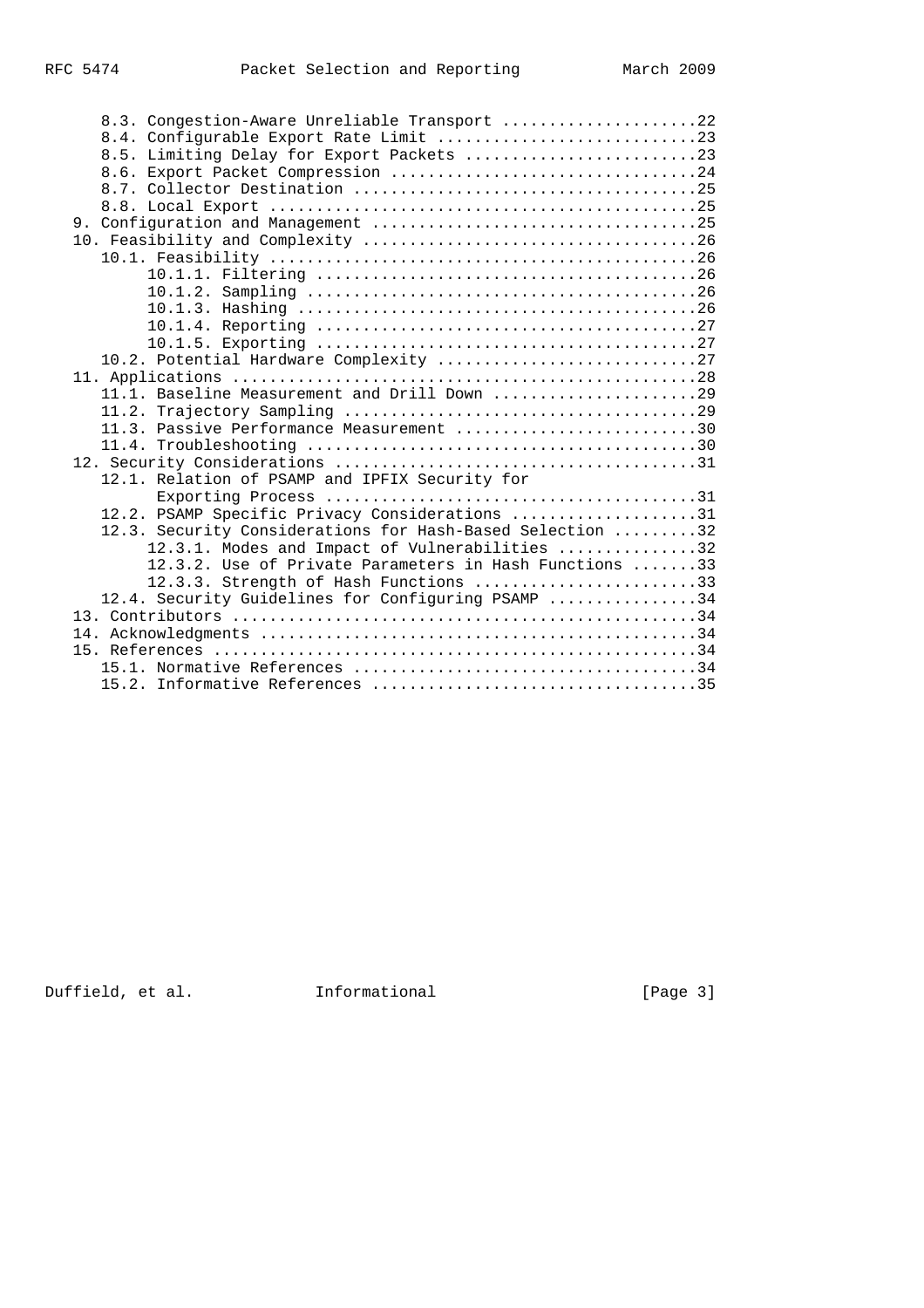### 1. Introduction

 This document describes the PSAMP framework for network elements to select subsets of packets by statistical and other methods, and to export a stream of reports on the selected packets to a Collector.

 The motivation for the PSAMP standard comes from the need for measurement-based support for network management and control across multivendor domains. This requires domain-wide consistency in the types of selection schemes available, and the manner in which the resulting measurements are presented and interpreted.

 The motivation for specific packet selection operations comes from the applications that they enable. Development of the PSAMP standard is open to influence by the requirements of standards in related IETF Working Groups, for example, IP Performance Metrics (IPPM) [RFC2330] and Internet Traffic Engineering (TEWG).

 The name PSAMP is a contraction of the phrase "Packet Sampling". The word "Sampling" captures the idea that only a subset of all packets passing a network element will be selected for reporting. But PSAMP selection operations include random selection, deterministic selection (Filtering), and deterministic approximations to random selection (Hash-based Selection).

#### 2. PSAMP Documents Overview

 This document is one out of a series of documents from the PSAMP group.

 RFC 5474 (this document): "A Framework for Packet Selection and Reporting" describes the PSAMP framework for network elements to select subsets of packets by statistical and other methods, and to export a stream of reports on the selected packets to a Collector. Definitions of terminology and the use of the terms "must", "should", and "may" in this document are informational only.

 [RFC5475]: "Sampling and Filtering Techniques for IP Packet Selection" describes the set of packet selection techniques supported by PSAMP.

 [RFC5476]: "Packet Sampling (PSAMP) Protocol Specifications" specifies the export of packet information from a PSAMP Exporting Process to a PSAMP Collecting Process.

 [RFC5477]: "Information Model for Packet Sampling Exports" defines an information and data model for PSAMP.

Duffield, et al. 1nformational [Page 4]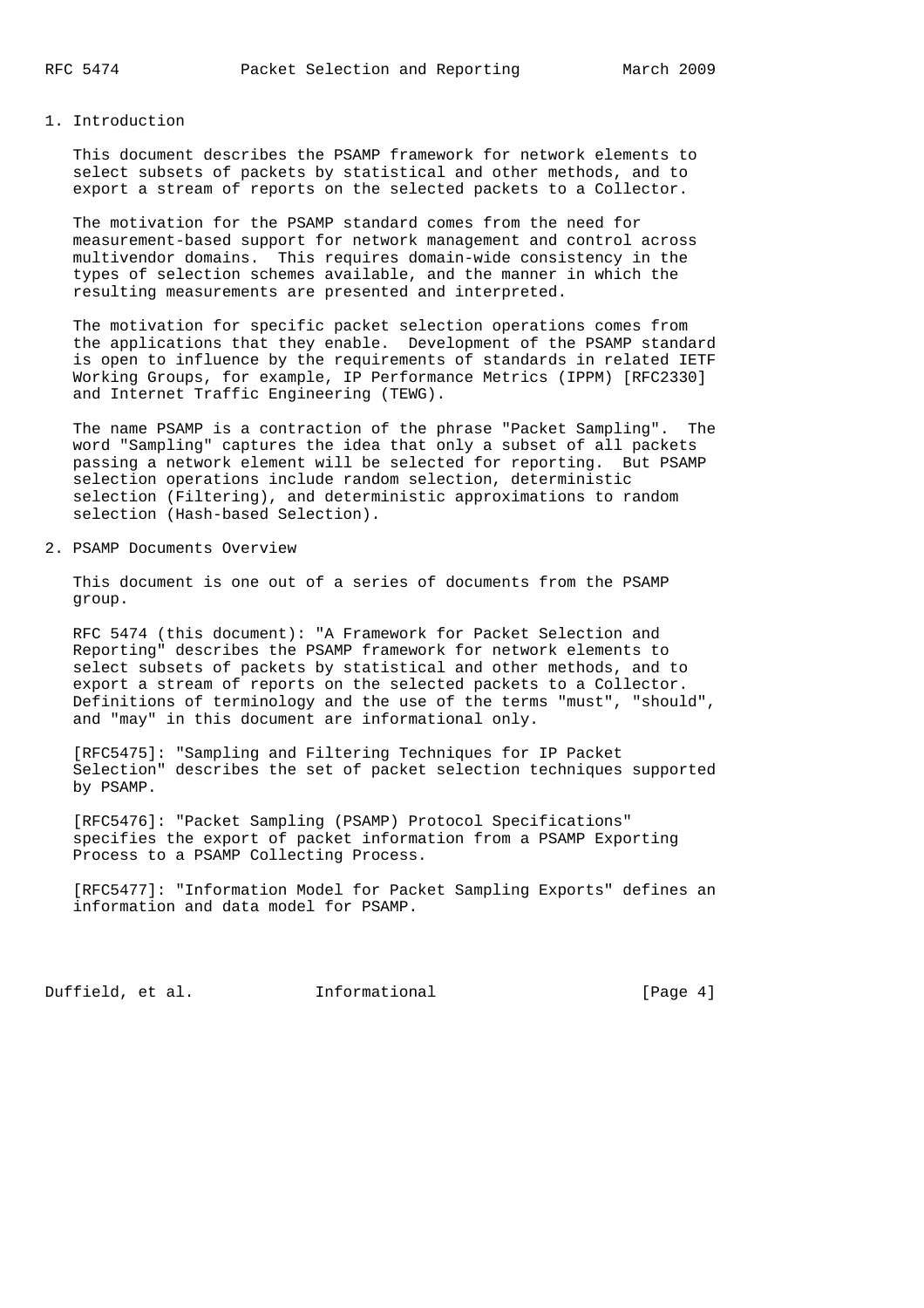- 3. Elements, Terminology, and High-Level Architecture
- 3.1. High-Level Description of the PSAMP Architecture

 Here is an informal high-level description of the PSAMP protocol operating in a PSAMP Device (all terms will be defined presently). A stream of packets is observed at an Observation Point. A Selection Process inspects each packet to determine whether or not it is to be selected for reporting. The Selection Process is part of the Metering Process, which constructs a report on each selected packet, using the Packet Content, and possibly other information such as the packet treatment at the Observation Point or the arrival timestamp. An Exporting Process sends the Packet Reports to a Collector, together with any subsidiary information needed for their interpretation.

 The following figure indicates the sequence of the three processes (Selection, Metering, and Exporting) within the PSAMP device.

|             | Metering Process |           |                |
|-------------|------------------|-----------|----------------|
|             |                  |           |                |
| Observed    | Selection        | Exporting |                |
| $Packet---$ | Process          | Process   | l--->Collector |
| Stream      |                  |           |                |
|             |                  |           |                |

 The following sections give detailed definitions of each of the objects just named.

3.2. Observation Points, Packet Streams, and Packet Content

 This section contains the definition of terms relevant to obtaining the packet input to the Selection Process.

\* Observation Point

 An Observation Point is a location in the network where IP packets can be observed. Examples include a line to which a probe is attached, a shared medium, such as an Ethernet-based LAN, a single port of a router, or a set of interfaces (physical or logical) of a router.

 Note that every Observation Point is associated with an Observation Domain and that one Observation Point may be a superset of several other Observation Points. For

Duffield, et al. 1nformational [Page 5]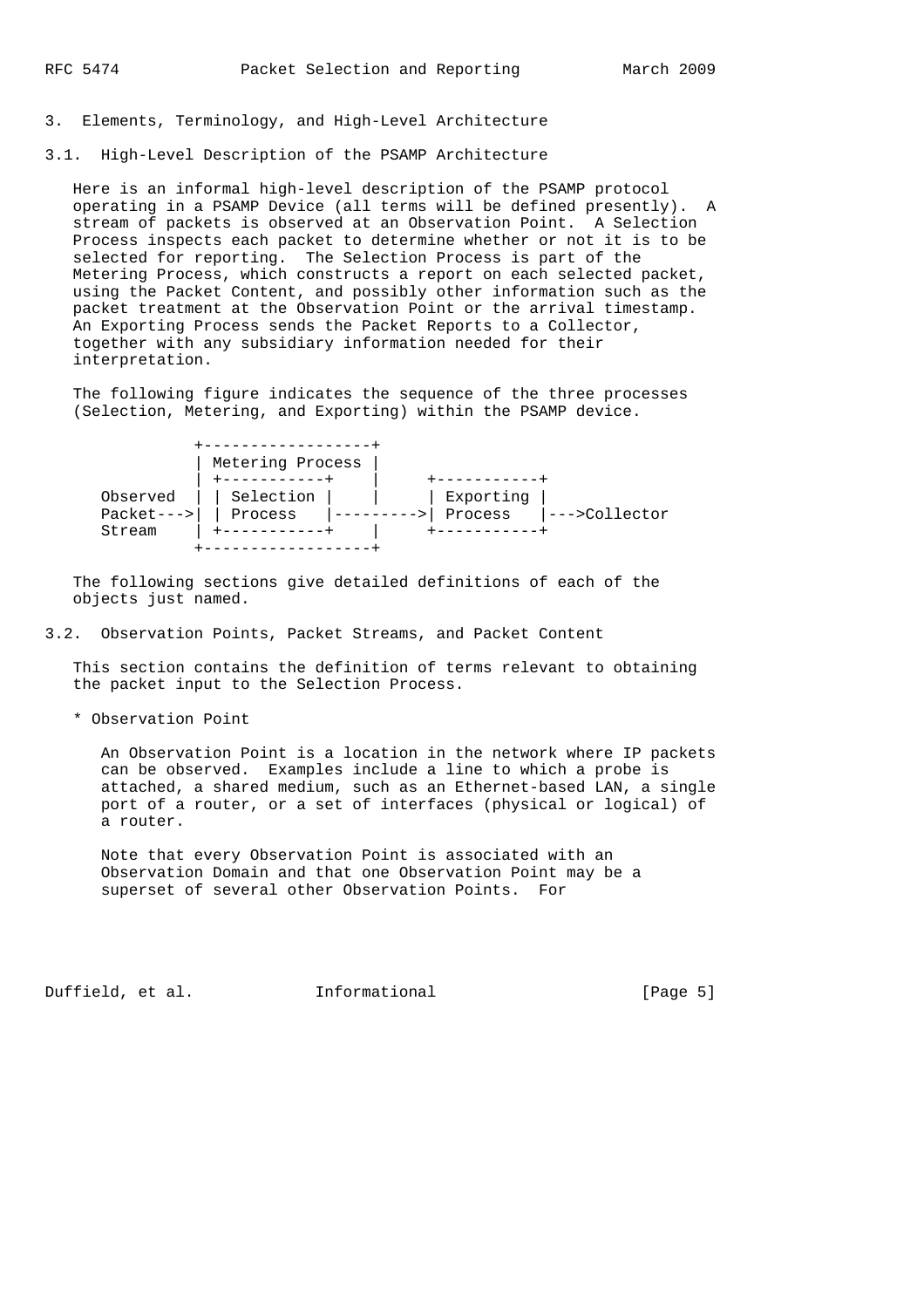example, one Observation Point can be an entire line card. That would be the superset of the individual Observation Points at the line card's interfaces.

\* Observed Packet Stream

 The Observed Packet Stream is the set of all packets observed at the Observation Point.

\* Packet Stream

 A Packet Stream denotes a set of packets from the Observed Packet Stream that flows past some specified point within the Metering Process. An example of a Packet Stream is the output of the Selection Process. Note that packets selected from a stream, e.g., by Sampling, do not necessarily possess a property by which they can be distinguished from packets that have not been selected. For this reason, the term "stream" is favored over "flow", which is defined as a set of packets with common properties [RFC3917].

\* Packet Content

 The Packet Content denotes the union of the packet header (which includes link layer, network layer, and other encapsulation headers) and the packet payload.

3.3. Selection Process

This section defines the Selection Process and related objects.

\* Selection Process

 A Selection Process takes the Observed Packet Stream as its input and selects a subset of that stream as its output.

\* Selection State

 A Selection Process may maintain state information for use by the Selection Process. At a given time, the Selection State may depend on packets observed at and before that time, and other variables. Examples include:

- (i) sequence numbers of packets at the input of Selectors;
- (ii) a timestamp of observation of the packet at the Observation Point;

Duffield, et al. 1nformational [Page 6]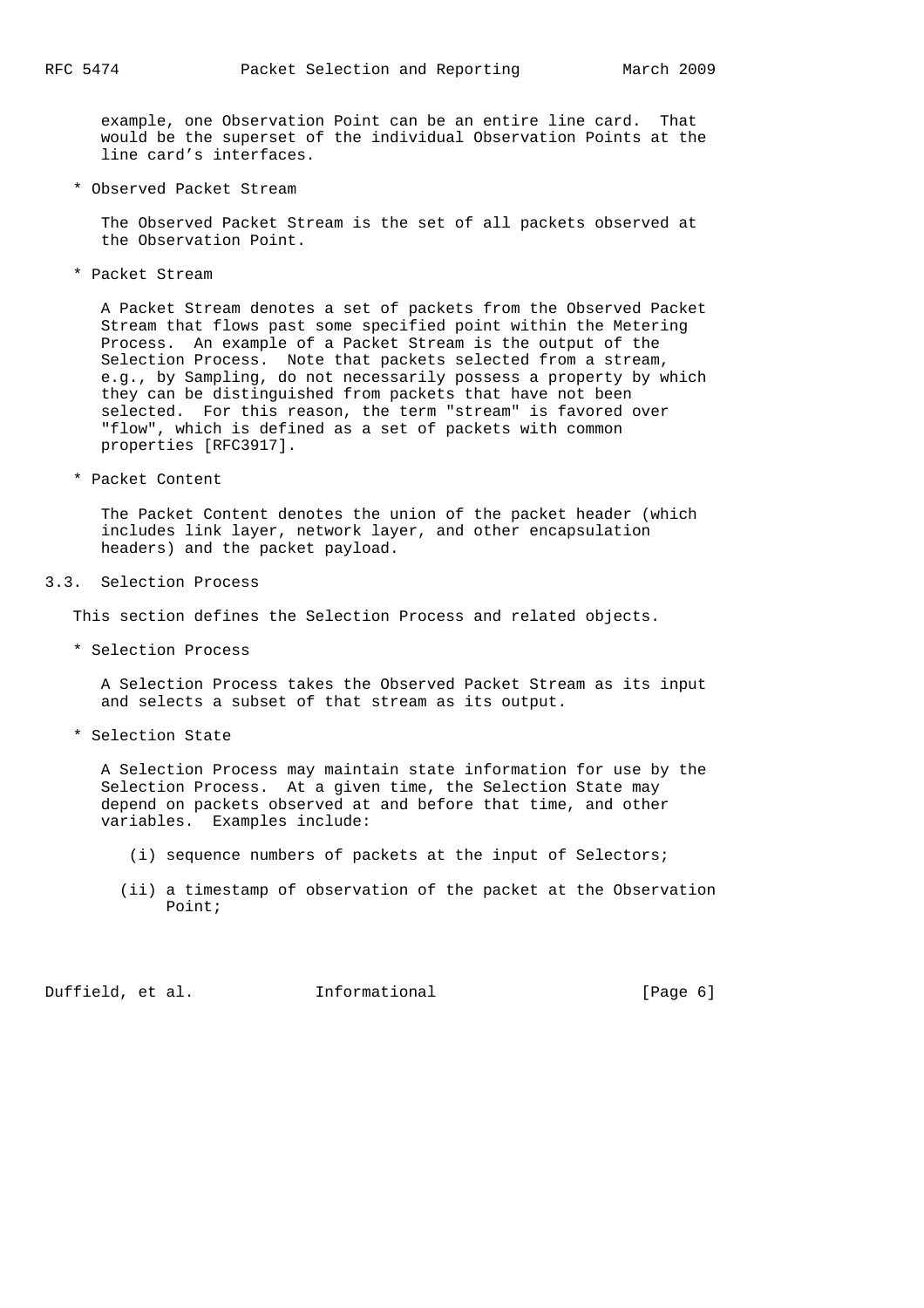- (iii) iterators for pseudorandom number generators;
- (iv) hash values calculated during selection;
- (v) indicators of whether the packet was selected by a given Selector.

 Selection Processes may change portions of the Selection State as a result of processing a packet. Selection State for a packet reflects the state after processing the packet.

\* Selector

 A Selector defines the action of a Selection Process on a single packet of its input. If selected, the packet becomes an element of the output Packet Stream.

 The Selector can make use of the following information in determining whether a packet is selected:

- (i) the Packet Content;
- (ii) information derived from the packet's treatment at the Observation Point;
- (iii) any Selection State that may be maintained by the Selection Process.
- \* Composite Selector

 A Composite Selector is an ordered composition of Selectors, in which the output Packet Stream issuing from one Selector forms the input Packet Stream to the succeeding Selector.

\* Primitive Selector

A Selector is primitive if it is not a Composite Selector.

- 3.4. Reporting
	- \* Packet Reports

 Packet Reports comprise a configurable subset of a packet's input to the Selection Process, including the Packet Content, information relating to its treatment (for example, the output interface), and its associated Selection State (for example, a hash of the Packet Content).

Duffield, et al. 1nformational [Page 7]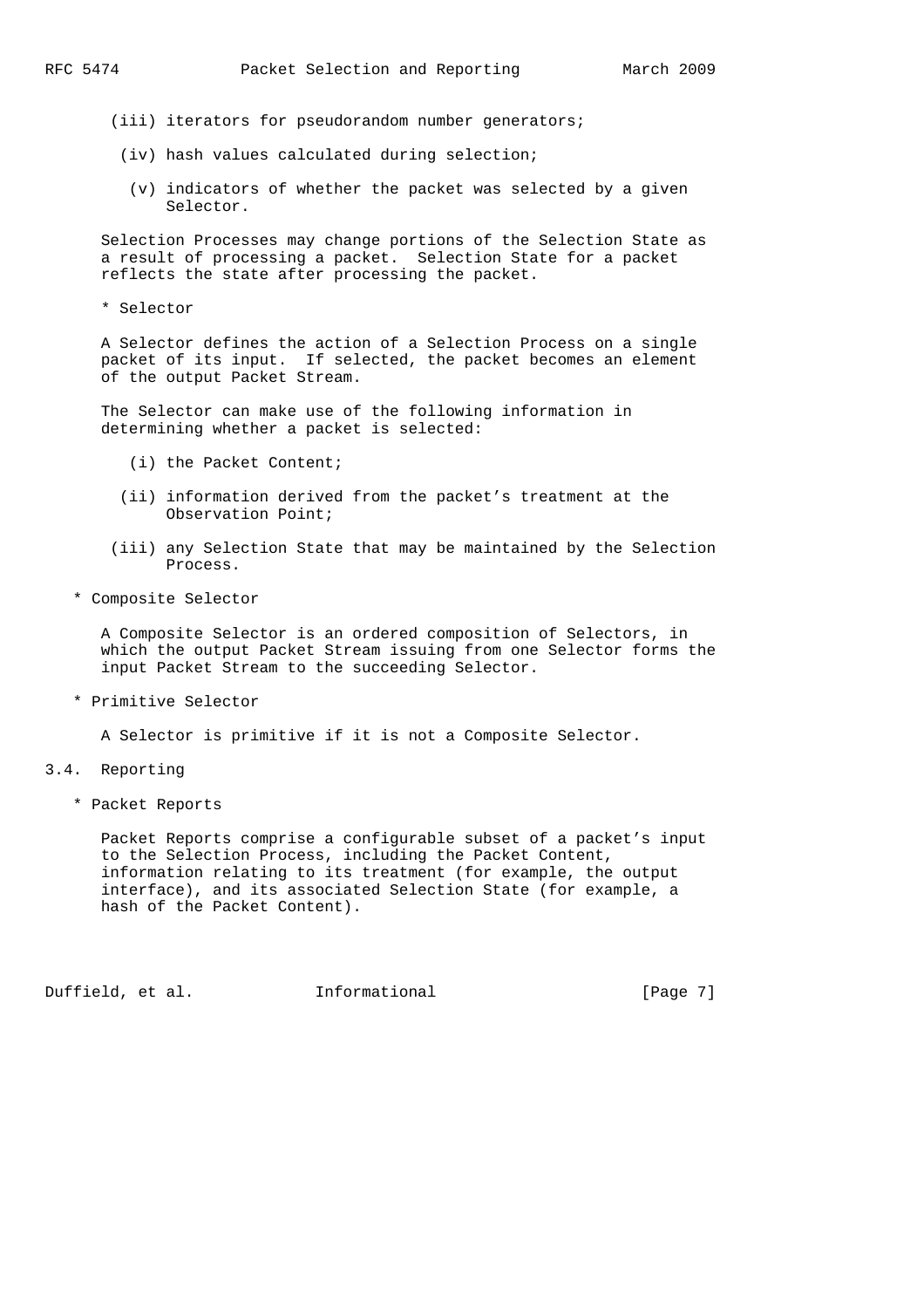### \* Report Interpretation

 Report Interpretation comprises subsidiary information, relating to one or more packets, that is used for interpretation of their Packet Reports. Examples include configuration parameters of the Selection Process.

\* Report Stream

 The Report Stream is the output of a Metering Process, comprising two distinct types of information: Packet Reports and Report Interpretation.

#### 3.5. Metering Process

 A Metering Process selects packets from the Observed Packet Stream using a Selection Process, and produces as output a Report Stream concerning the selected packets.

 The PSAMP Metering Process can be viewed as analogous to the IPFIX Metering Process [RFC5101], which produces Flow Records as its output, with the difference that the PSAMP Metering Process always contains a Selection Process. The relationship between PSAMP and IPFIX is further described in [RFC5477] and [RFC5474].

- 3.6. Exporting Process
	- \* Exporting Process

 An Exporting Process sends, in the form of Export Packets, the output of one or more Metering Processes to one or more Collectors.

\* Export Packets

 An Export Packet is a combination of Report Interpretation(s) and/or one or more Packet Reports that are bundled by the Exporting Process into an Export Packet for exporting to a Collector.

Duffield, et al. 1nformational [Page 8]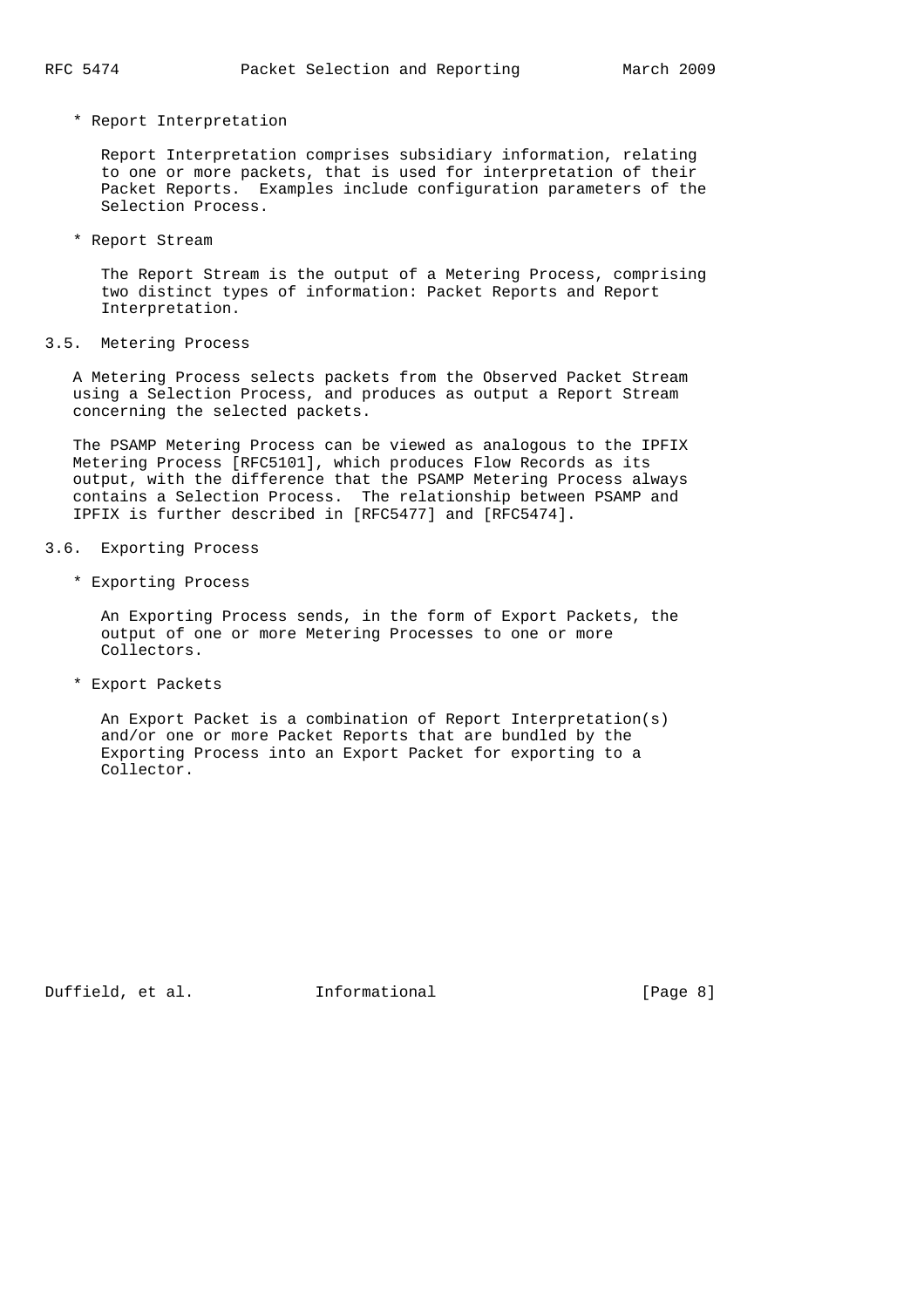## 3.7. PSAMP Device

 A PSAMP Device is a device hosting at least an Observation Point, a Metering Process (which includes a Selection Process), and an Exporting Process. Typically, corresponding Observation Point(s), Metering Process(es), and Exporting Process(es) are co-located at this device, for example, at a router.

3.8. Collector

 A Collector receives a Report Stream exported by one or more Exporting Processes. In some cases, the host of the Metering and/or Exporting Processes may also serve as the Collector.

### 3.9. Possible Configurations

 Various possibilities for the high-level architecture of these elements are as follows.

MP = Metering Process, EP = Exporting process



PSAMP Device

| Observation Point(s)        |  |
|-----------------------------|--|
| $\vert$ MP ( s ) --->EP---+ |  |
| $ Collector(3)$ <-+         |  |

Duffield, et al. 1nformational [Page 9]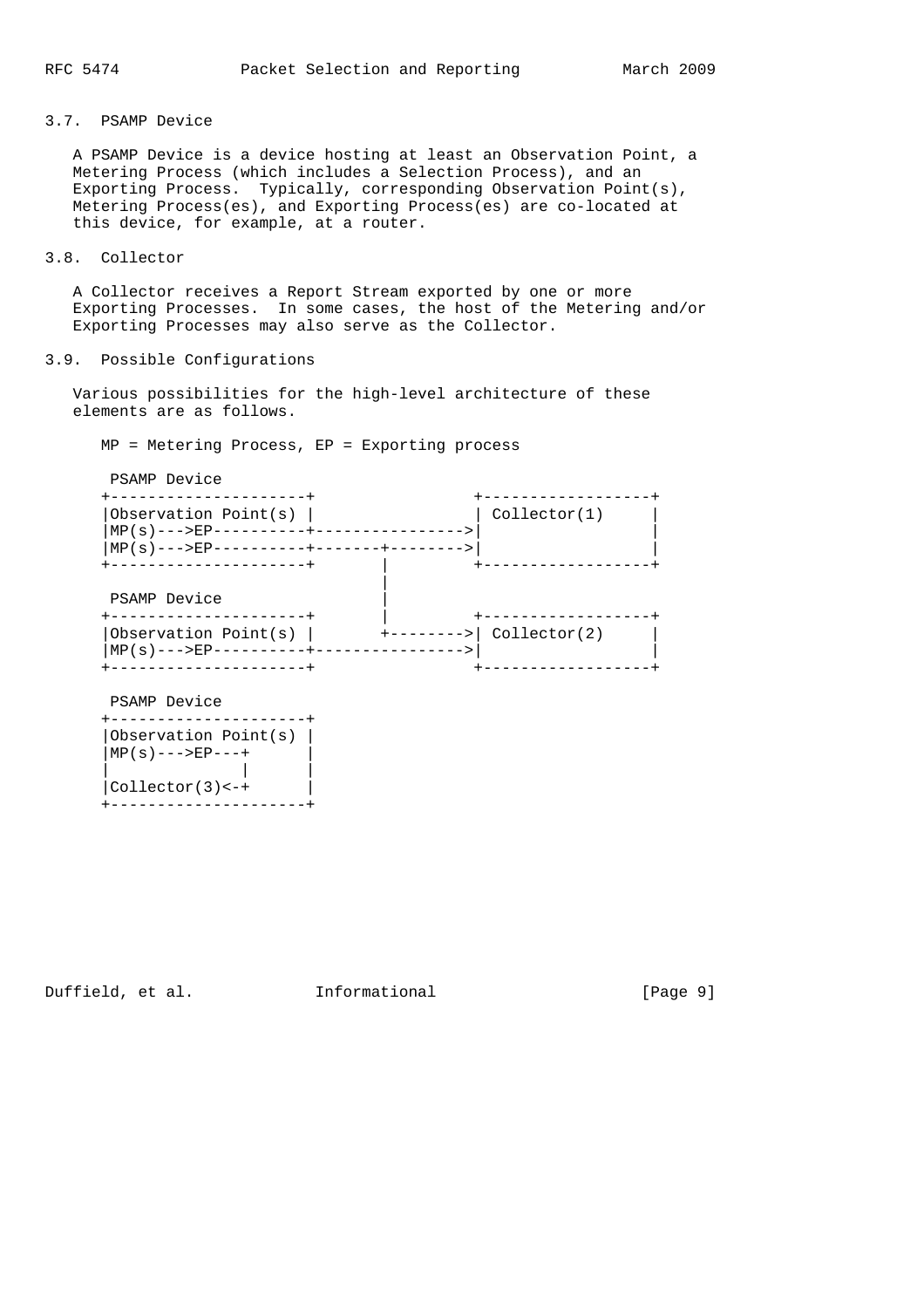+------------------------------------+ | +----------+ | | |Selection |<br>| 0bserved | |Process | Packet Observed | |Process | Packet | | Packet-->| |(Primitive|-> Stream -> |--> Report Stream  $\sim$   $\sim$   $\sim$   $\sim$  Stream | | Selector)| |  $\mathcal{L}^{\mathcal{L}}$  and  $\mathcal{L}^{\mathcal{L}}$  and  $\mathcal{L}^{\mathcal{L}}$  and  $\mathcal{L}^{\mathcal{L}}$  | +----------+ | Metering Process +------------------------------------+

The most simple Metering Process configuration is composed of:

A Metering Process with a Composite Selector is composed of:



Duffield, et al. 1nformational [Page 10]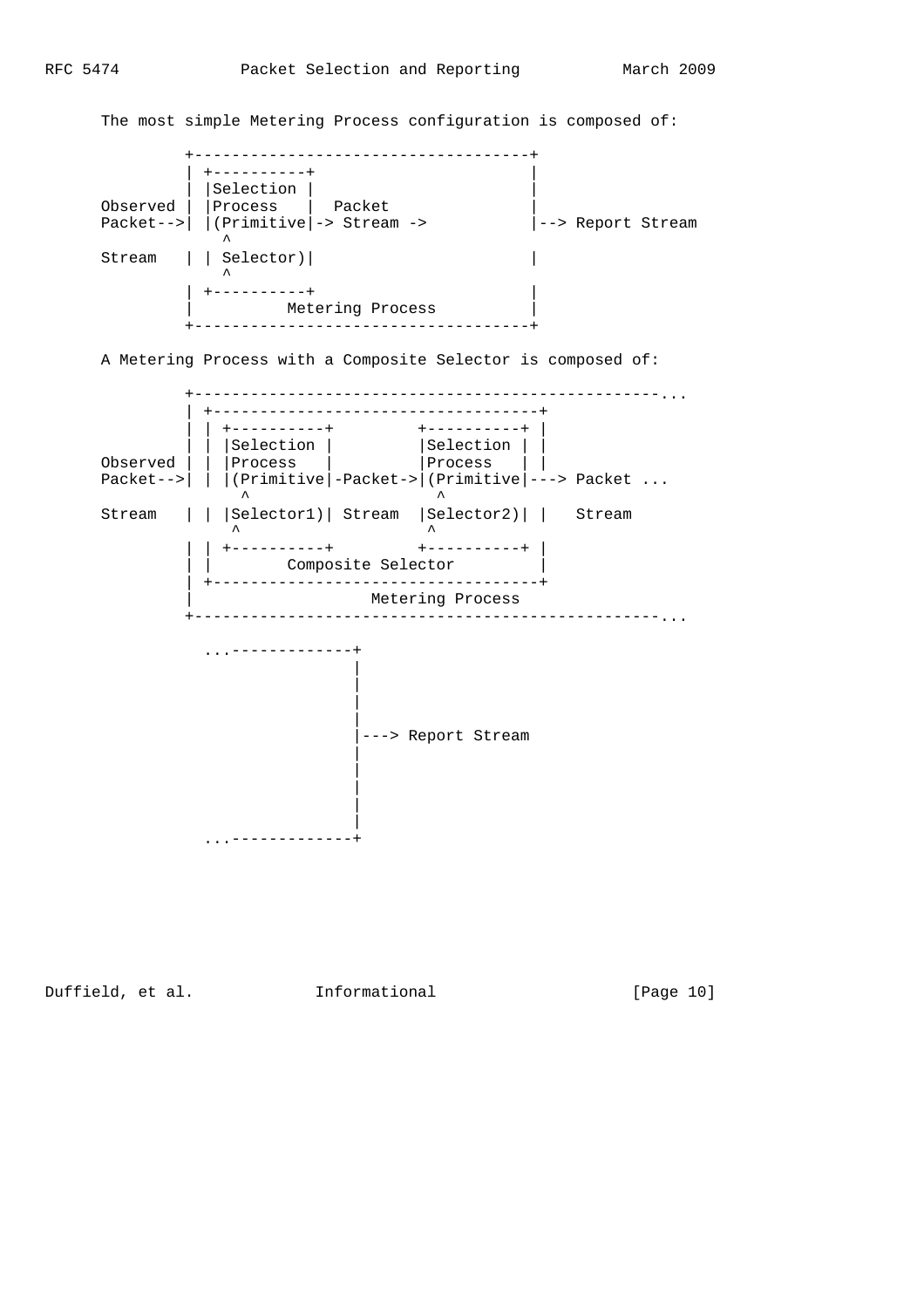4. Generic Requirements for PSAMP

 This section describes the generic requirements for the PSAMP protocol. A number of these are realized as specific requirements in later sections.

- 4.1. Generic Selection Process Requirements
	- (a) Ubiquity: The Selectors must be simple enough to be implemented ubiquitously at maximal line rate.
	- (b) Applicability: The set of Selectors must be rich enough to support a range of existing and emerging measurement-based applications and protocols. This requires a workable trade-off between the range of traffic engineering applications and operational tasks it enables, and the complexity of the set of capabilities.
	- (c) Extensibility: The protocol must be able to accommodate additional packet Selectors not currently defined.
	- (d) Flexibility: The protocol must support selection of packets using various network protocols or encapsulation layers, including Internet Protocol Version 4 (IPv4) [RFC0791], Internet Protocol Version 6 (IPv6) [RFC2460], and Multiprotocol Label Switching (MPLS) [RFC3031].
	- (e) Robust Selection: Packet selection must be robust against attempts to craft an Observed Packet Stream from which packets are selected disproportionately (e.g., to evade selection or overload measurement systems).
	- (f) Parallel Metering Processes: The protocol must support simultaneous operation of multiple independent Metering Processes at the same host.
	- (g) Causality: The selection decision for each packet should depend only weakly, if at all, upon future packets' arrivals. This promotes ubiquity by limiting the complexity of the selection logic.
	- (h) Encrypted Packets: Selectors that interpret packet fields must be configurable to ignore (i.e., not select) encrypted packets, when they are detected.

 Specific Selectors are outlined in Section 5, and described in more detail in the companion document [RFC5475].

Duffield, et al. 1nformational [Page 11]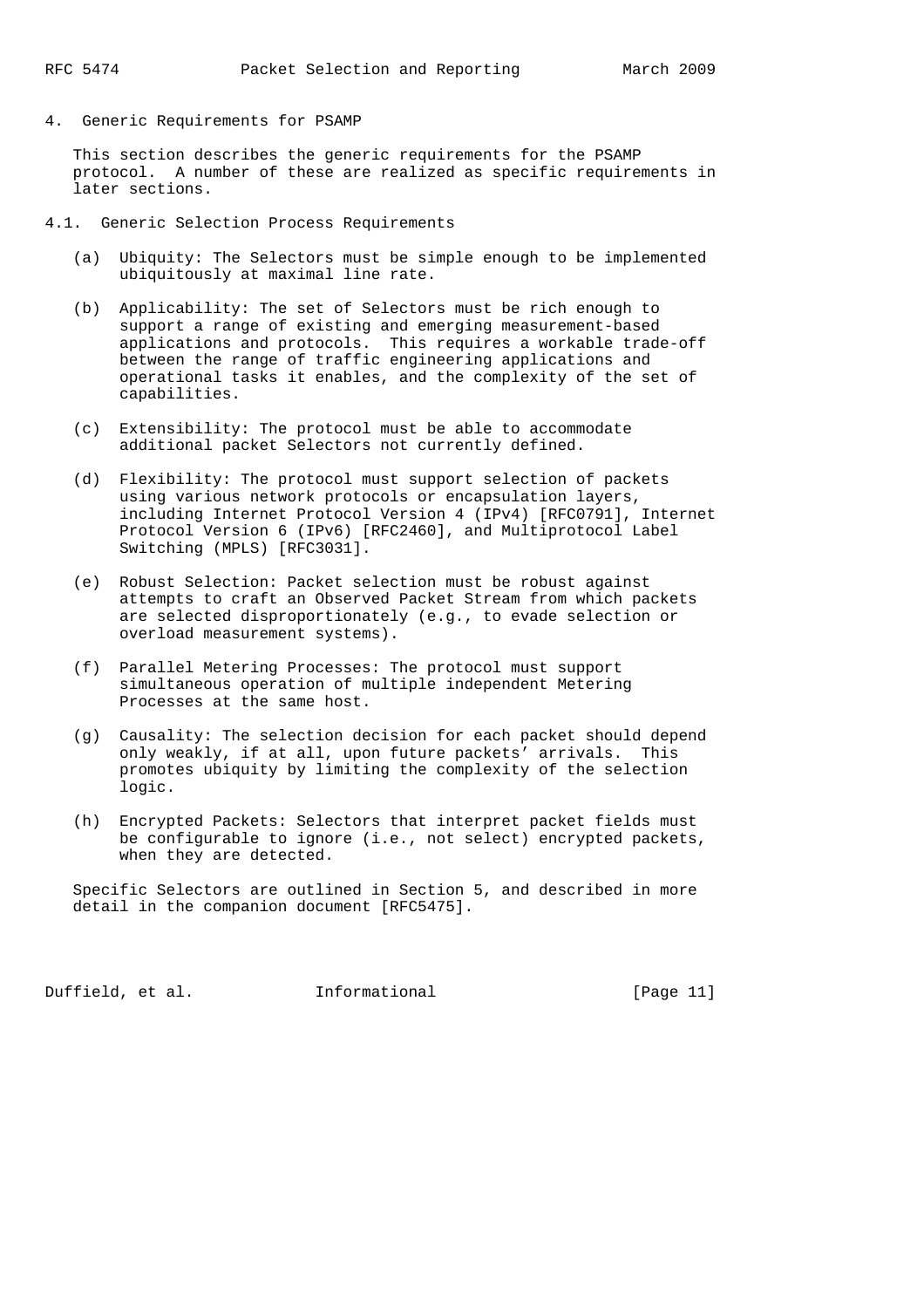- 4.2. Generic Reporting Requirements
	- (i) Self-Defining: The Report Stream must be complete in the sense that no additional information need be retrieved from the Observation Point in order to interpret and analyze the reports.
	- (j) Indication of Information Loss: The Report Stream must include sufficient information to indicate or allow the detection of loss occurring within the Selection, Metering, and/or Exporting Processes, or in transport. This may be achieved by the use of sequence numbers.
	- (k) Accuracy: The Report Stream must include information that enables the accuracy of measurements to be determined.
	- (l) Faithfulness: All reported quantities that relate to the packet treatment must reflect the router state and configuration encountered by the packet at the time it is received by the Metering Process.
	- (m) Privacy: Although selection of the content of Packet Reports must be responsive to the needs of measurement applications, it must also conform with [RFC2804]. In particular, full packet capture of arbitrary Packet Streams is explicitly out of scope.

See Section 6 for further discussions on Reporting.

- 4.3. Generic Exporting Process Requirements
	- (n) Timeliness: Configuration must allow for limiting of buffering delays for the formation and transmission for Export Packets. See Section 8.5 for further details.
	- (o) Congestion Avoidance: Export of a Report Stream across a network must be congestion avoiding in compliance with [RFC2914]. This is discussed further in Section 8.3.
	- (p) Secure Export
		- (i) confidentiality: The option to encrypt exported data must be provided.
		- (ii) integrity: Alterations in transit to exported data must be detectable at the Collector.
		- (iii) authenticity: Authenticity of exported data must be verifiable by the Collector in order to detect forged data.

Duffield, et al. 1nformational [Page 12]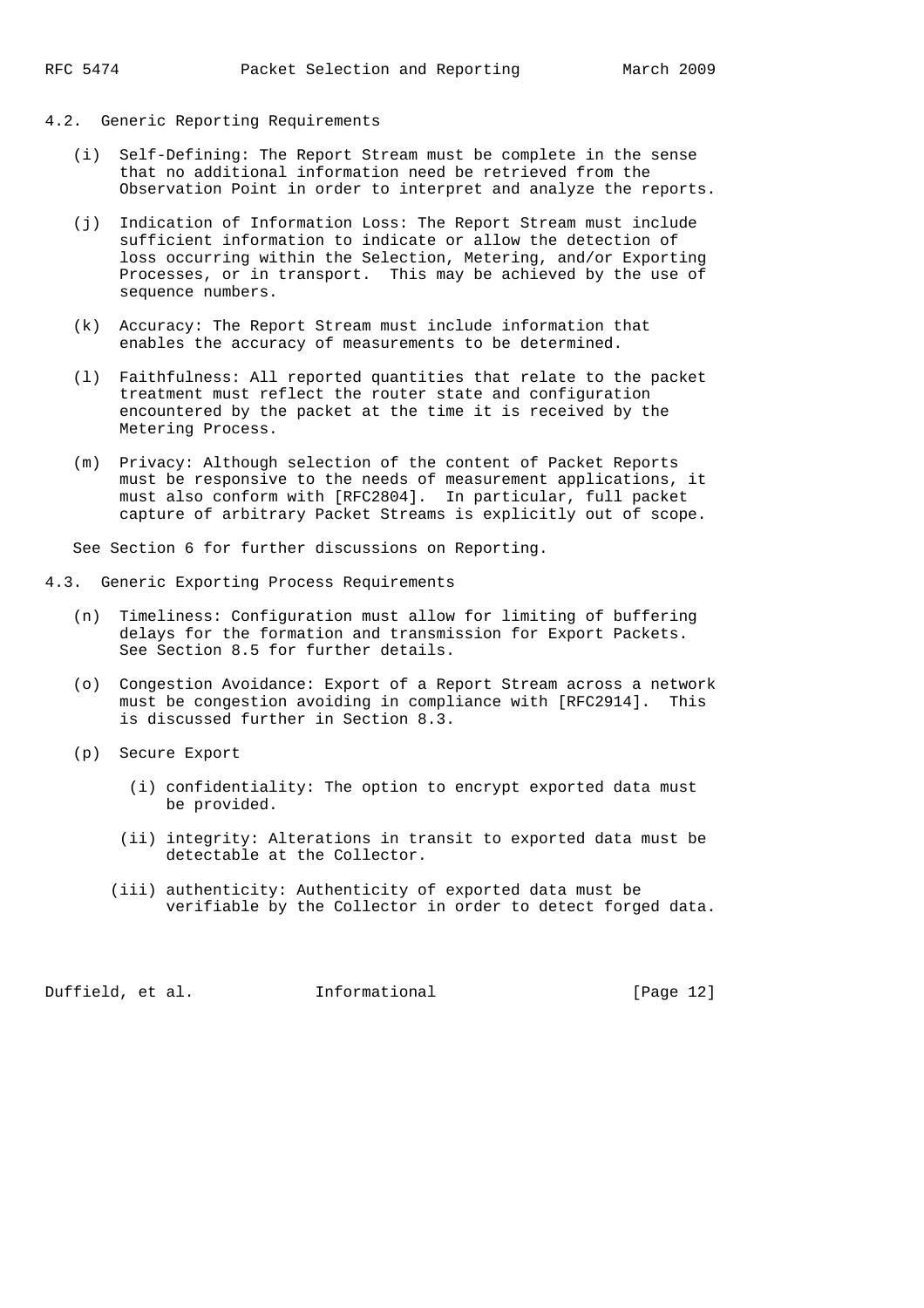The motivation here is the same as for security in IPFIX export; see Sections 6.3 and 10 of [RFC3917].

- 4.4. Generic Configuration Requirements
	- (q) Ease of Configuration: This applies to ease of configuration of Sampling and export parameters, e.g., for automated remote reconfiguration in response to collected reports.
	- (r) Secure Configuration: The option to configure via protocols that prevent unauthorized reconfiguration or eavesdropping on configuration communications must be available. Eavesdropping on configuration might allow an attacker to gain knowledge that would be helpful in crafting a Packet Stream to evade subversion or overload the measurement infrastructure.

Configuration is discussed in Section 9.

5. Packet Selection

This section details specific requirements for the Selection Process, motivated by the generic requirements of Section 3.3.

5.1. Two Types of Selectors

PSAMP categorizes Selectors into two types:

- \* Filtering: A filter is a Selector that selects a packet deterministically based on the Packet Content, or its treatment, or functions of these occurring in the Selection State. Two examples are:
	- (i) Property Match Filtering: A packet is selected if a specific field in the packet equals a predefined value.
	- (ii) Hash-based Selection: A hash function is applied to the Packet Content, and the packet is selected if the result falls in a specified range.
- \* Sampling: A Selector that is not a filter is called a Sampling operation. This reflects the intuitive notion that if the selection of a packet cannot be determined from its content alone, there must be some type of Sampling taking place.

Sampling operations can be divided into two subtypes:

 (i) Content-independent Sampling, which does not use Packet Content in reaching Sampling decisions. Examples include

Duffield, et al. 1nformational [Page 13]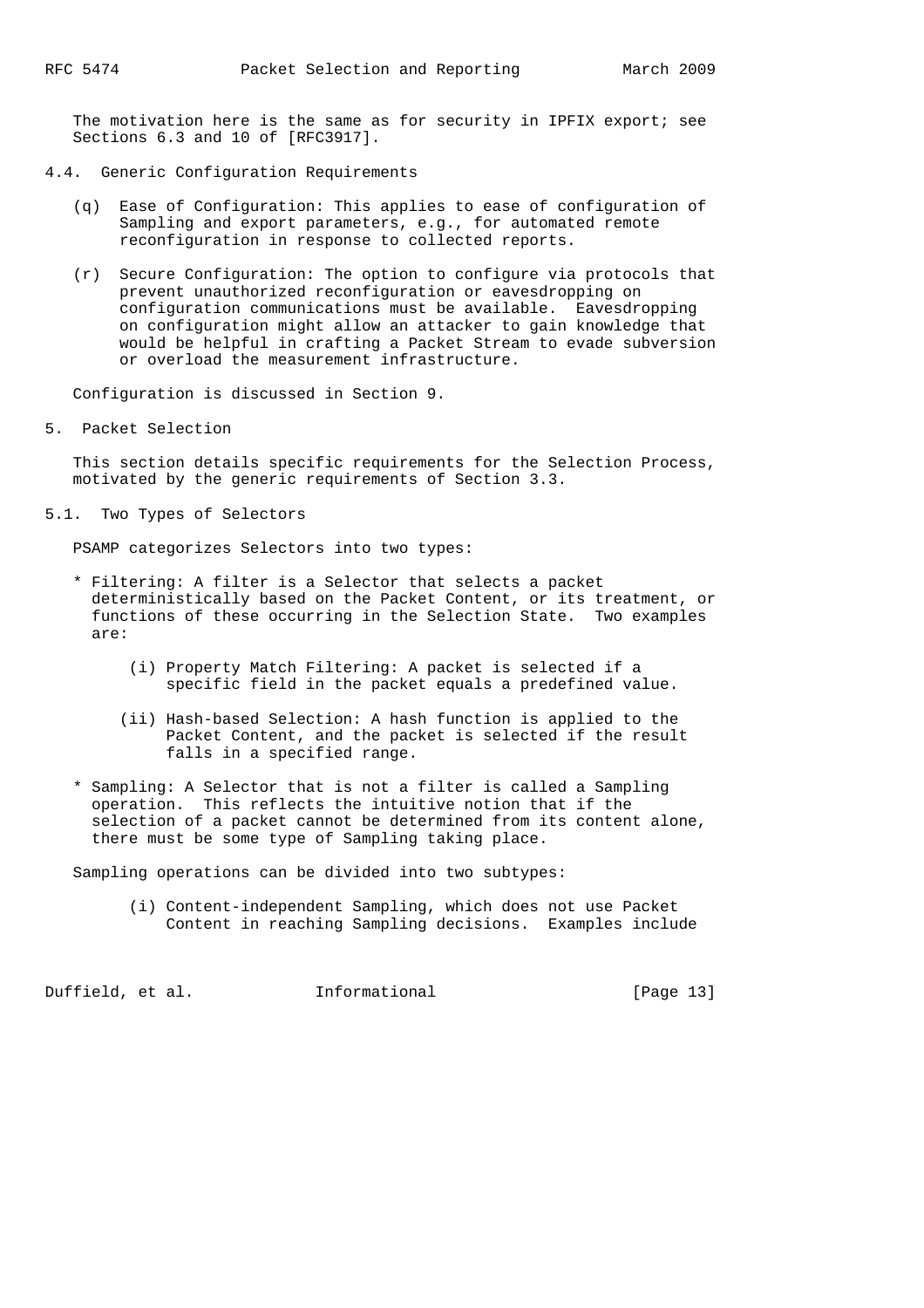systematic Sampling, and uniform pseudorandom Sampling driven by a pseudorandom number whose generation is independent of Packet Content. Note that in content independent Sampling, it is not necessary to access the Packet Content in order to make the selection decision.

- (ii) Content-dependent Sampling, in which the Packet Content is used in reaching selection decisions. An application is pseudorandom selection with a probability that depends on the contents of a packet field, e.g., Sampling packets with a probability dependent on their TCP/UDP port numbers. Note that this is not a filter.
- 5.2. PSAMP Packet Selectors

 A spectrum of packet Selectors is described in detail in [RFC5475]. Here we only briefly summarize the meanings for completeness.

 A PSAMP Selection Process must support at least one of the following Selectors.

- \* systematic count-based Sampling: Packet selection is triggered periodically by packet count, a number of successive packets being selected subsequent to each trigger.
- \* systematic time-based Sampling: This is similar to systematic count-based Sampling except that selection is reckoned with respect to time rather than count. Packet selection is triggered at periodic instants separated by a time called the spacing. All packets that arrive within a certain time of the trigger (called the interval length) are selected.
- \* probabilistic n-out-of-N Sampling: From each count-based successive block of N packets, n are selected at random.
- \* uniform probabilistic Sampling: Packets are selected independently with fixed Sampling probability p.
- \* non-uniform probabilistic Sampling: Packets are selected independently with probability p that depends on Packet Content.
- \* Property Match Filtering

 With this Filtering method, a packet is selected if a specific field within the packet and/or on properties of the router state equal(s) a predefined value. Possible filter fields are all IPFIX Flow attributes specified in [RFC5102]. Further fields can be defined by vendor-specific extensions.

Duffield, et al. 1nformational [Page 14]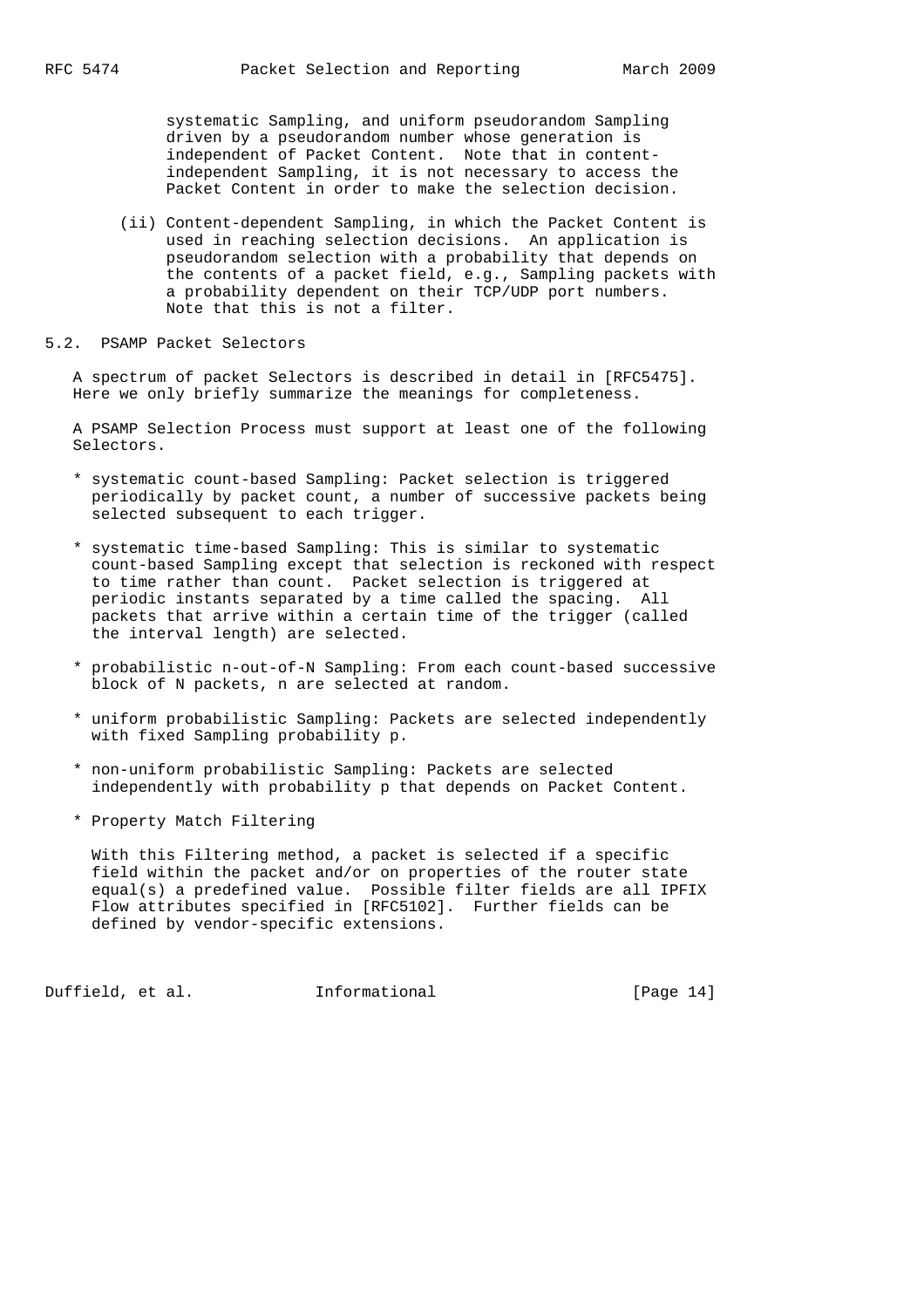A packet is selected if Field=Value. Masks and ranges are only supported to the extent to which [RFC5102] allows them, e.g., by providing explicit fields like the netmasks for source and destination addresses.

 AND operations are possible by concatenating filters, thus producing a composite selection operation. In this case, the ordering in which the Filtering happens is implicitly defined (outer filters come after inner filters). However, as long as the concatenation is on filters only, the result of the cascaded filter is independent from the order, but the order may be important for implementation purposes, as the first filter will have to work at a higher rate. In any case, an implementation is not constrained to respect the filter ordering, as long as the result is the same, and it may even implement the composite Filtering in one single step.

 OR operations are not supported with this basic model. More sophisticated filters (e.g., supporting bitmasks, ranges, or OR operations) can be realized as vendor-specific schemes.

 Property match operations should be available for different protocol portions of the packet header:

- (i) IP header (excluding options in IPv4, stacked headers in IPv6)
- (ii) transport header
- (iii) encapsulation headers (e.g., the MPLS label stack, if present)

 When the PSAMP Device offers Property Match Filtering, and, in its usual capacity other than in performing PSAMP functions, identifies or processes information from IP, transport, or encapsulation protocols, then the information should be made available for Filtering. For example, when a PSAMP Device is a router that routes based on destination IP address, that field should be made available for Filtering. Conversely, a PSAMP Device that does not route is not expected to be able to locate an IP address within a packet, or make it available for Filtering, although it may do so.

 Since packet encryption alters the meaning of encrypted fields, Property Match Filtering must be configurable to ignore encrypted packets when detected.

 The Selection Process may support Filtering based on the properties of the router state:

Duffield, et al. 1nformational [Page 15]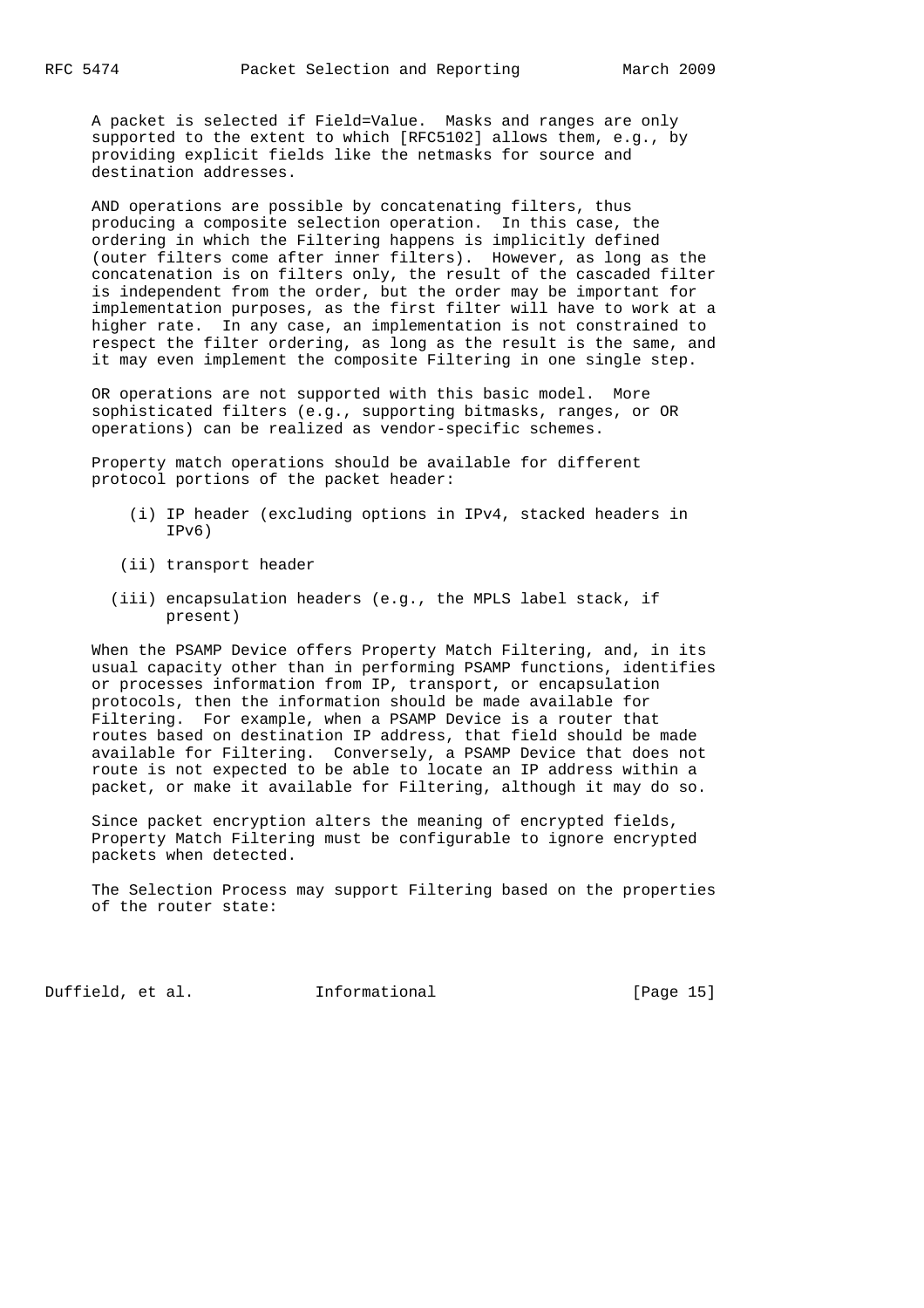- (i) Ingress interface at which packet arrives equals a specified value
- (ii) Egress interface to which packet is routed to equals a specified value
- (iii) Packet violated Access Control List (ACL) on the router
- (iv) Failed Reverse Path Forwarding (RPF). Packets that match the Failed Reverse Path Forwarding (RPF) condition are packets for which ingress Filtering failed as defined in [RFC3704].
	- (v) Failed Resource Reservation Protocol (RSVP). Packets that match the Failed RSVP condition are packets that do not fulfill the RSVP specification as defined in [RFC2205].
- (vi) No route found for the packet
- (vii) Origin Border Gateway Protocol (BGP) Autonomous System (AS) [RFC4271] equals a specified value or lies within a given range
- (viii) Destination BGP AS equals a specified value or lies within a given range

 Router architectural considerations may preclude some information concerning the packet treatment being available at line rate for selection of packets. For example, the Selection Process may not be implemented in the fast path that is able to access router state at line rate. However, when Filtering follows Sampling (or some other selection operation) in a Composite Selector, the rate of the Packet Stream output from the sampler and input to the filter may be sufficiently low that the filter could select based on router state.

\* Hash-based Selection:

 Hash-based Selection will employ one or more hash functions to be standardized. A hash function is applied to a subset of Packet Content, and the packet is selected if the resulting hash falls in a specified range. The stronger the hash function, the more closely Hash-based Selection approximates uniform random Sampling. Privacy of hash selection range and hash function parameters obstructs subversion of the Selector by packets that are crafted

Duffield, et al. 1nformational [Page 16]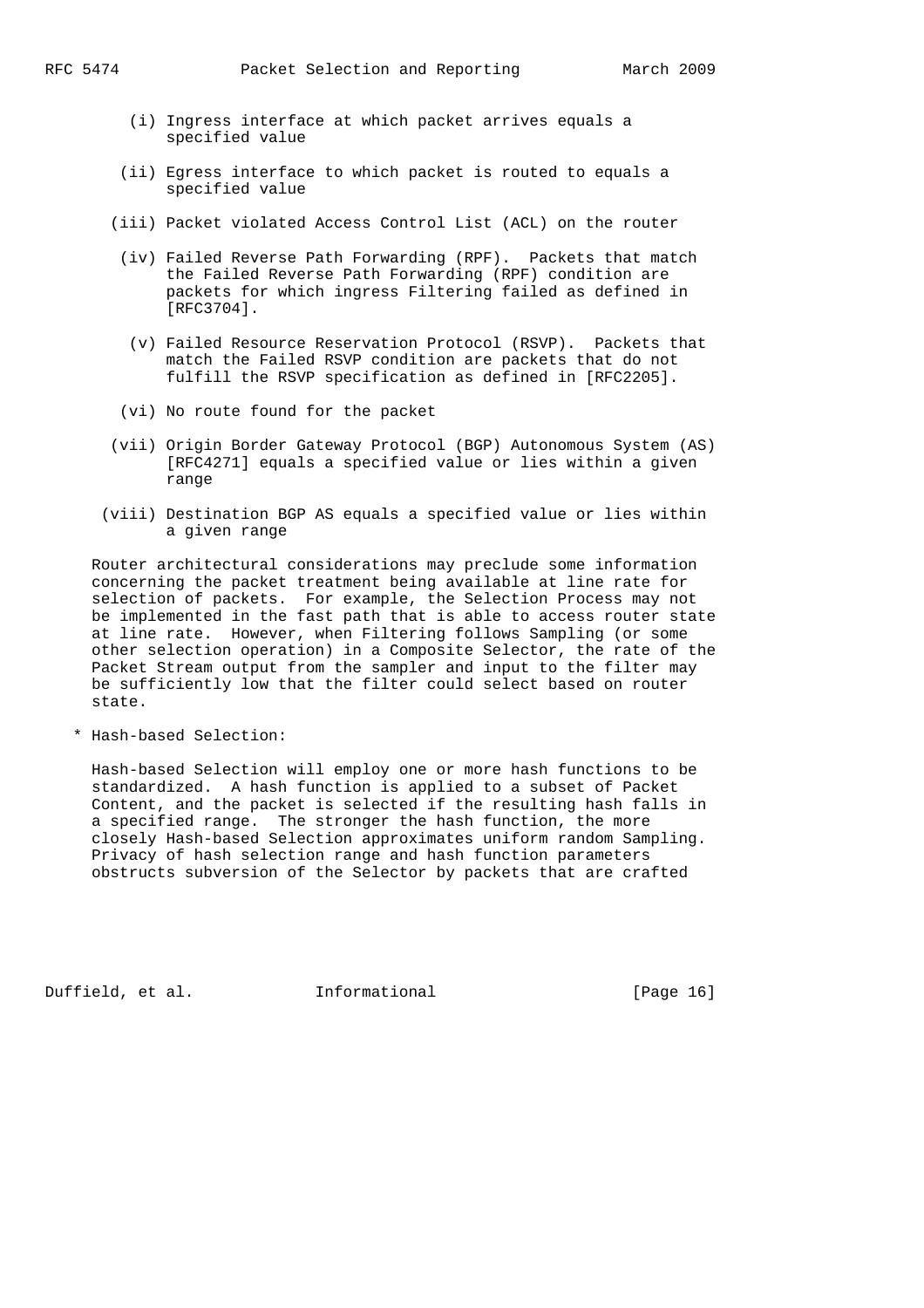either to avoid selection or to be selected. Privacy of the hash function is not required. Robustness and security considerations of Hash-based Selection are further discussed in [RFC5475]. Applications of hash-based Sampling are described in Section 11.

- 5.3. Selection Fraction Terminology
	- \* Population:

 A Population is a Packet Stream, or a subset of a Packet Stream. A Population can be considered as a base set from which packets are selected. An example is all packets in the Observed Packet Stream that are observed within some specified time interval.

\* Population Size

The Population Size is the number of all packets in a Population.

\* Sample Size

 The Sample Size is the number of packets selected from the Population by a Selector.

\* Configured Selection Fraction

 The Configured Selection Fraction is the expected ratio of the Sample Size to the Population Size, as based on the configured selection parameters.

\* Attained Selection Fraction

 The Attained Selection Fraction is the ratio of the actual Sample Size to the Population Size.

 For some Sampling methods, the Attained Selection Fraction can differ from the Configured Selection Fraction due to, for example, the inherent statistical variability in Sampling decisions of probabilistic Sampling and Hash-based Selection. Nevertheless, for large Population Sizes and properly configured Selectors, the Attained Selection Fraction usually approaches the Configured Selection Fraction.

 The notions of Configured/Attained Selection Fractions extend beyond Selectors. An illustrative example is the Configured Selection Fraction of the composition of the Metering Process with the Exporting Process. Here the Population is the Observed Packet Stream or a subset thereof. The Configured Selection Fraction is the fraction of the Population for which Packet Reports are

Duffield, et al. 1nformational [Page 17]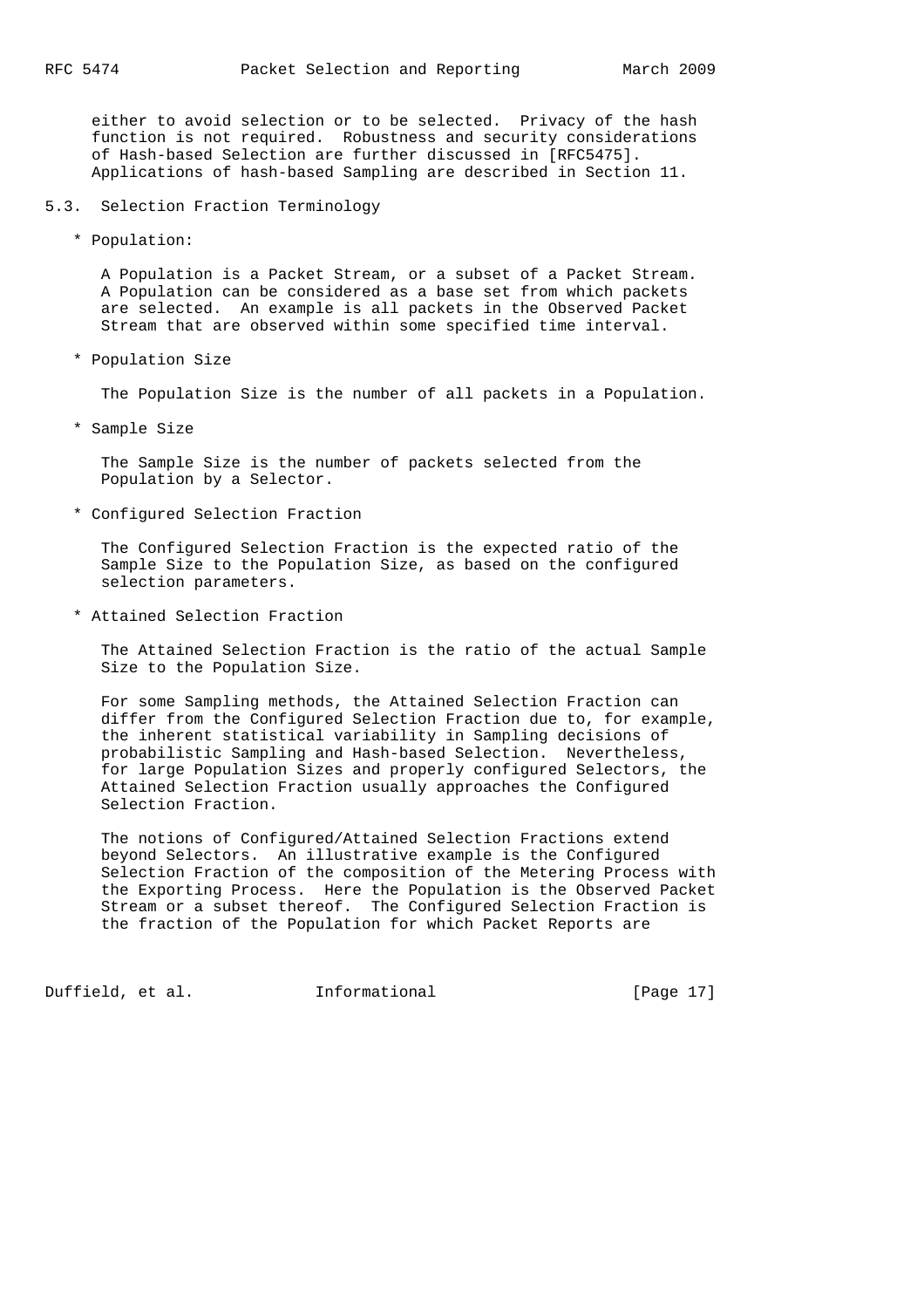expected to reach the Collector. This quantity may reflect additional parameters, not necessarily described in the PSAMP protocol, that determine the degree of loss suffered by Packet Reports en route to the Collector, e.g., the transmission bandwidth available to the Exporting Process. In this example, the Attained Selection Fraction is the fraction of Population packets for which reports did actually reach the Collector, and thus incorporates the effect of any loss of Packet Reports due, e.g., to resource contention at the Observation Point or during transmission.

## 5.4. Input Sequence Numbers for Primitive Selectors

 Each instance of a Primitive Selector must maintain a count of packets presented at its input. The counter value is to be included as a sequence number for selected packets. The sequence numbers are considered as part of the packet's Selection State.

 Use of input sequence numbers enables applications to determine the Attained Selection Fraction, and hence correctly normalize network usage estimates regardless of loss of information, regardless of whether this loss occurs because of discard of Packet Reports in the Metering Process (e.g., due to resource contention in the host of these processes), or loss of export packets in transmission or collection. See [RFC3176] for further details.

 As an example, consider a set of n consecutive Packet Reports r1, r2,... , rn, selected by a Sampling operation and received at a Collector. Let  $s1, s2, \ldots$ , sn be the input sequence numbers reported by the packets. The Attained Selection Fraction for the composite of the measurement and Exporting Processes, taking into account both packet Sampling at the Observation Point and loss in transmission, is computed as  $R = (n-1)/(sn-s1)$ . (Note that R would be 1 if all packets were selected and there were no transmission loss.)

 The Attained Selection Fraction can be used to estimate the number of bytes present in a portion of the Observed Packet Stream. Let b1, b2,..., bn be the number of bytes reported in each of the packets that reached the Collector, and set B = b1+b2+...+bn. Then the total bytes present in packets in the Observed Packet Stream whose input sequence numbers lie between s1 and sn is estimated by B/R, i.e., scaling up the measured bytes through division by the Attained Selection Fraction.

 With Composite Selectors, an input sequence number must be reported for each Selector in the composition.

Duffield, et al. 1nformational [Page 18]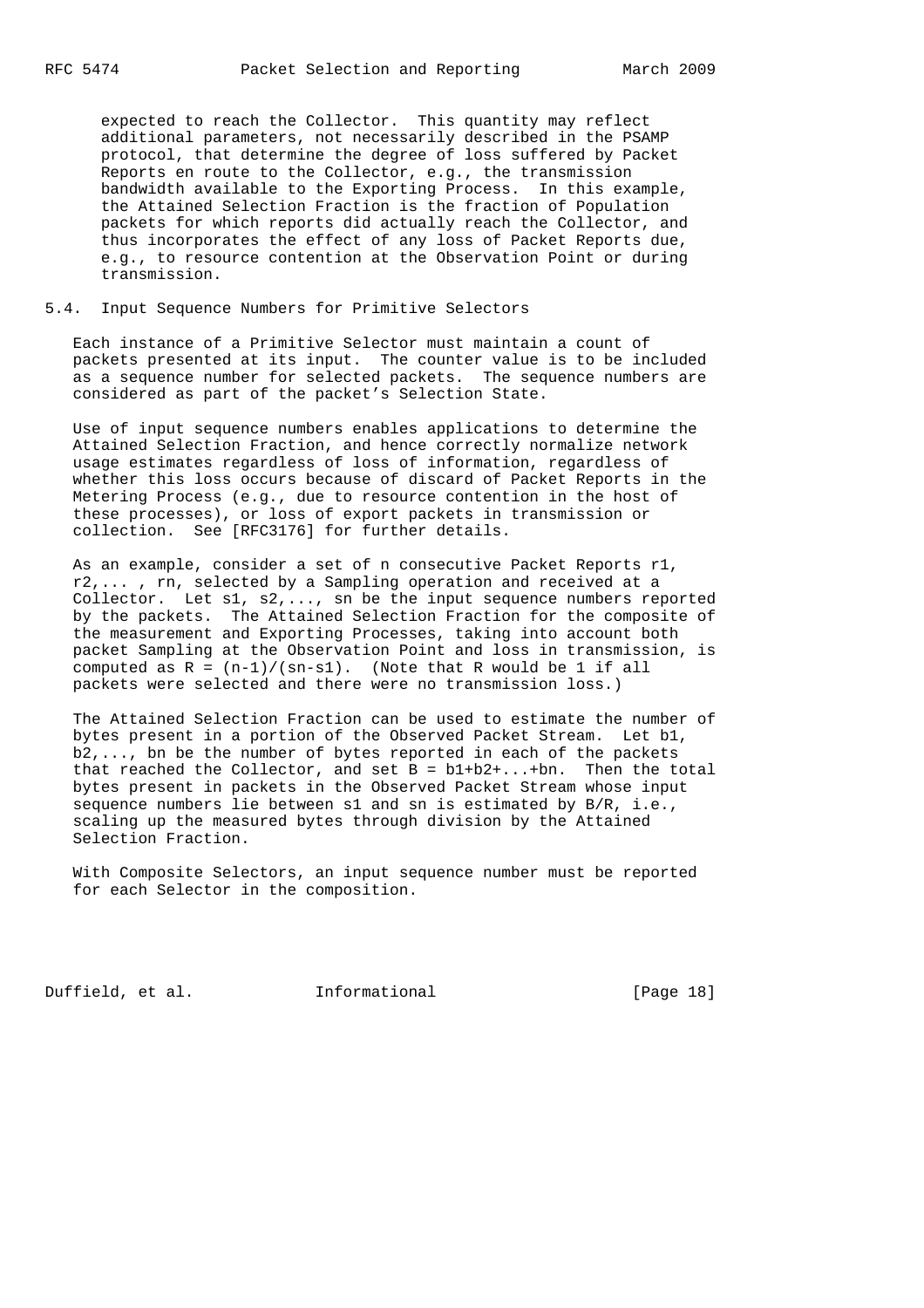#### 5.5. Composite Selectors

 The ability to compose Selectors in a Selection Process should be provided. The following combinations appear to be most useful for applications:

- \* concatenation of Property Match Filters. This is useful for constructing the AND of the component filters.
- \* Filtering followed by Sampling.
- \* Sampling followed by Filtering.

 Composite Selectors are useful for drill-down applications. The first component of a Composite Selector can be used to reduce the load on the second component. In this setting, the advantage to be gained from a given ordering can depend on the composition of the Packet Stream.

5.6. Constraints on the Selection Fraction

 Sampling at full line rate, i.e., with probability 1, is not excluded in principle, although resource constraints may not permit it in practice.

6. Reporting

 This section details specific requirements for reporting, motivated by the generic requirements of Section 3.4.

6.1. Mandatory Contents of Packet Reports: Basic Reports

Packet Reports must include the following:

- (i) the input sequence number(s) of any Selectors that acted on the packet in the instance of a Metering Process that produced the report.
- (ii) the identifier of the Metering Process that produced the selected packet.

 The Metering Process must support inclusion of the following in each Packet Report, as a configurable option:

 (iii) a basic report on the packet, i.e., some number of contiguous bytes from the start of the packet, including the packet header (which includes network layer and any

Duffield, et al. 1nformational [Page 19]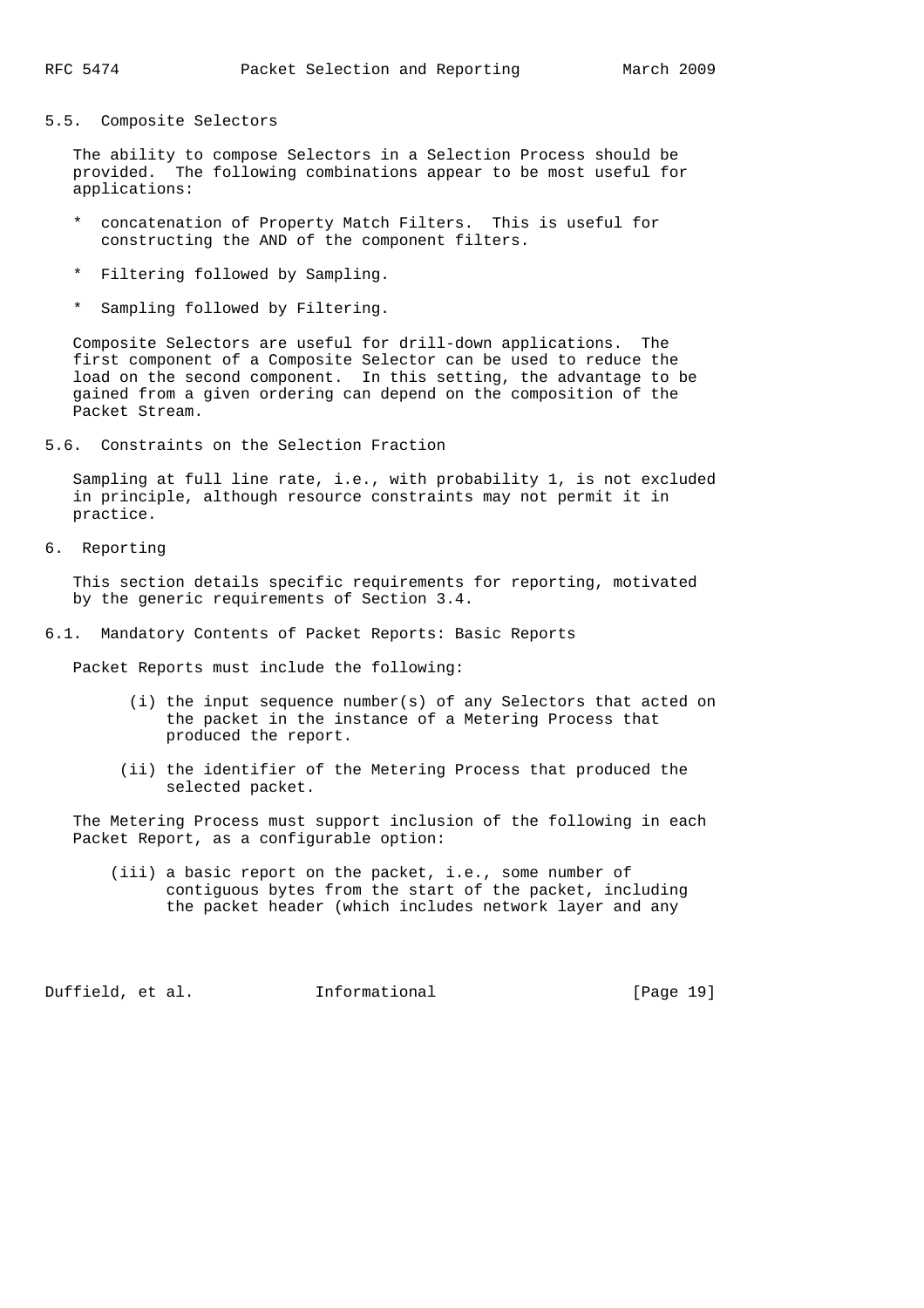encapsulation headers) and some subsequent bytes of the packet payload.

 Some devices may not have the resource capacity or functionality to provide more detailed Packet Reports than those in (i), (ii), and (iii) above. Using this minimum required reporting functionality, the Metering Process places the burden of interpretation on the Collector or on applications that it supplies. Some devices may have the capability to provide extended Packet Reports, described in the next section.

#### 6.2. Extended Packet Reports

 The Metering Process may support inclusion in Packet Reports of the following information, inclusion of any or all being configurable as an option.

- (iv) fields relating to the following protocols used in the packet: IPv4, IPV6, transport protocols, and encapsulation protocols including MPLS.
	- (v) packet treatment, including:
		- identifiers for any input and output interfaces of the Observation Point that were traversed by the packet
		- source and destination BGP AS
- (vi) Selection State associated with the packet, including:
	- the timestamp of observation of the packet at the Observation Point. The timestamp should be reported to microsecond resolution.
	- hash values, where calculated.

 It is envisaged that selection of fields for Extended Packet Reporting may be used to reduce reporting bandwidth, in which case the option to report information in (iii) may not be exercised.

6.3. Extended Packet Reports in the Presence of IPFIX

 If an IPFIX Metering Process is supported at the Observation Point, then in order to be PSAMP compliant, Extended Packet Reports must be able to include all fields required in the IPFIX information model [RFC5102], with modifications appropriate to reporting on single packets rather than Flows.

Duffield, et al. 1nformational [Page 20]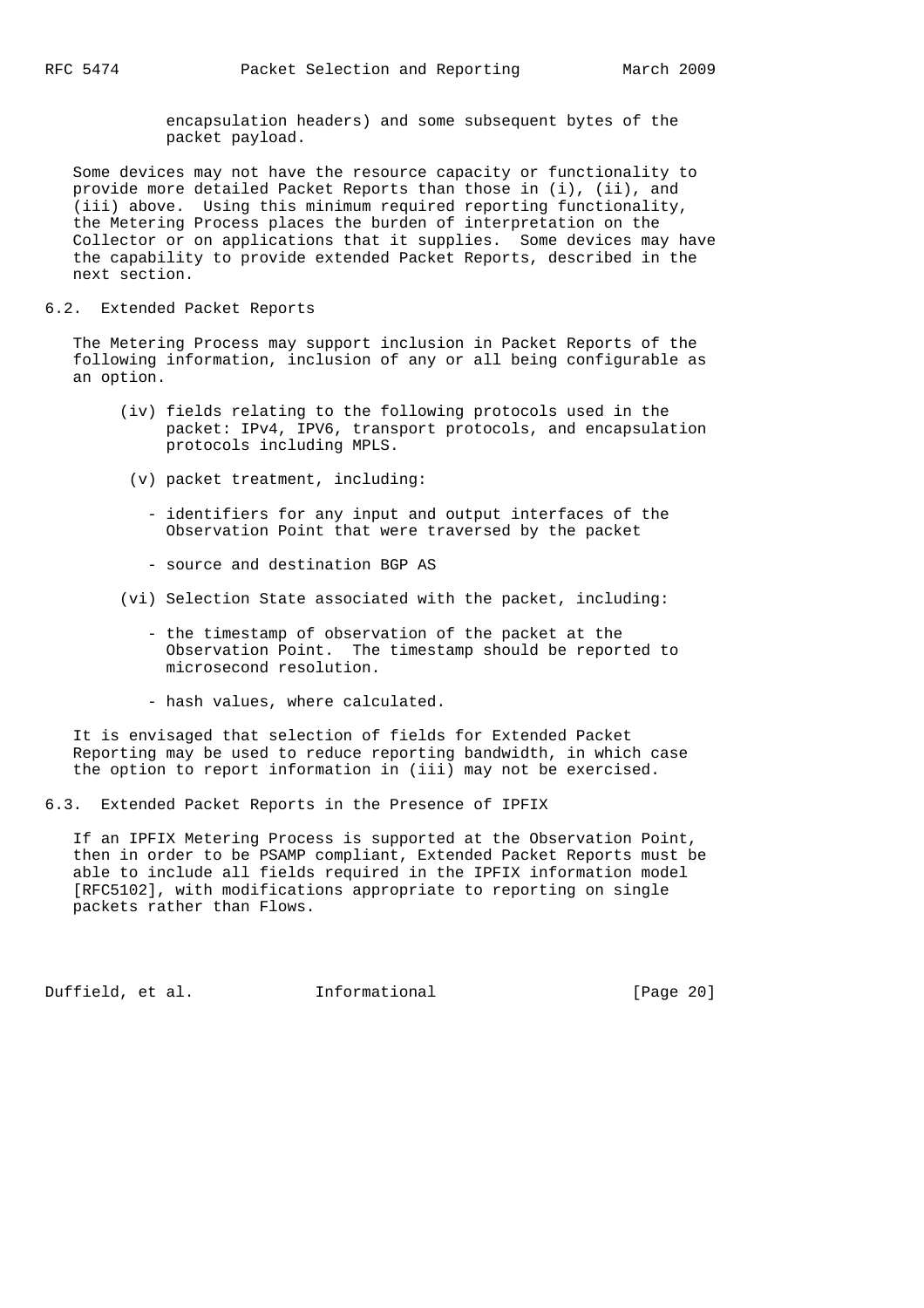### 6.4. Report Interpretation

The Report Interpretation must include:

- (i) configuration parameters of the Selectors of the packets reported on;
- (ii) format of the Packet Report;
- (iii) indication of the inherent accuracy of the reported quantities, e.g., of the packet timestamp.

 The accuracy measure in (iii) is of fundamental importance for estimating the likely error attached to estimates formed from the Packet Reports by applications.

 The requirements for robustness and transparency are motivations for including Report Interpretation in the Report Stream: it makes the Report Stream self-defining. The PSAMP framework excludes reliance on an alternative model in which interpretation is recovered out of band. This latter approach is not robust with respect to undocumented changes in Selector configuration, and may give rise to future architectural problems for network management systems to coherently manage both configuration and data collection.

 It is not envisaged that all Report Interpretation be included in every Packet Report. Many of the quantities listed above are expected to be relatively static; they could be communicated periodically, and upon change.

7. Parallel Metering Processes

 Because of the increasing number of distinct measurement applications with varying requirements, it is desirable to set up parallel Metering Processes on a given Observed Packet Stream. A device capable of hosting a Metering Process should be able to support more than one independently configurable Metering Process simultaneously. Each such Metering Process should have the option of being equipped with its own Exporting Process; otherwise, the parallel Metering Processes may share the same Exporting Process.

 Each of the parallel Metering Processes should be independent. However, resource constraints may prevent complete reporting on a packet selected by multiple Selection Processes. In this case, reporting for the packet must be complete for at least one Metering Process; other Metering Processes need only record that they selected the packet, e.g., by incrementing a counter. The priority among Metering Processes under resource contention should be configurable.

Duffield, et al. 1nformational [Page 21]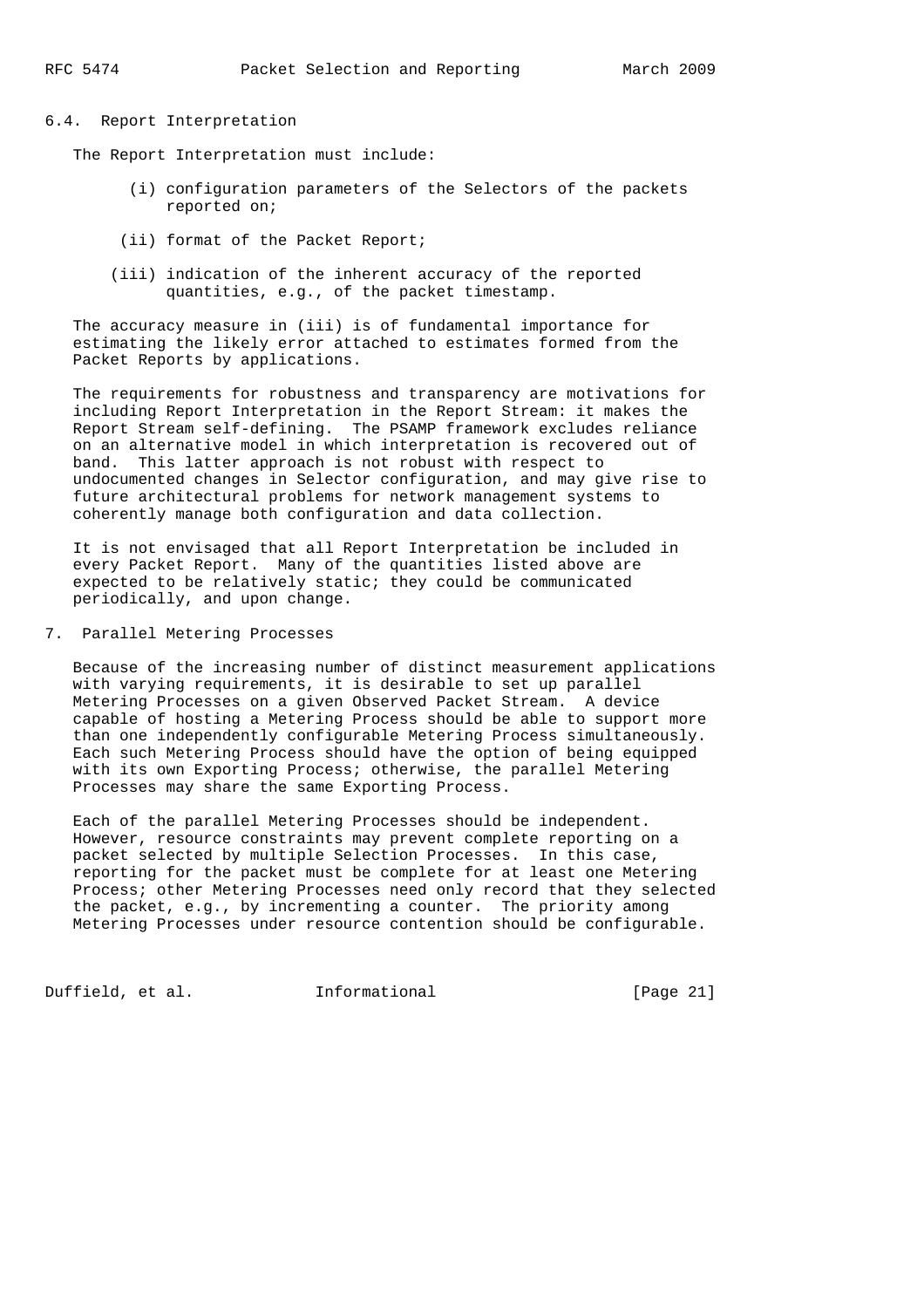It is not proposed to standardize the number of parallel Metering Processes.

8. Exporting Process

 This section details specific requirements for the Exporting Process, motivated by the generic requirements of Section 3.6.

8.1. Use of IPFIX

 PSAMP will use the IP Flow Information Export (IPFIX) protocol for export of the Report Stream. The IPFIX protocol is well suited for this purpose, because the IPFIX architecture matches the PSAMP architecture very well and the means provided by the IPFIX protocol are sufficient for PSAMP purposes. On the other hand, not all features of the IPFIX protocol will need to be implemented by some PSAMP Devices. For example, a device that offers only content independent Sampling and basic PSAMP reporting has no need to support IPFIX capabilities based on packet fields.

8.2. Export Packets

 Export Packets may contain one or more Packet Reports, and/or Report Interpretation. Export Packets must also contain:

- (i) an identifier for the Exporting Process
- (ii) an Export Packet sequence number

 An Export Packet sequence number enables the Collector to identify loss of Export Packets in transit. Note that some transport protocols, e.g., UDP, do not provide sequence numbers. Moreover, having sequence numbers available at the application level enables the Collector to calculate the packet loss rate for use, e.g., in estimating original traffic volumes from Export Packets that reach the Collector.

8.3. Congestion-Aware Unreliable Transport

 The export of the Report Stream does not require reliable export. Section 5.4 shows that the use of input sequence numbers in packet Selectors means that the ability to estimate traffic rates is not impaired by export loss. Export Packet loss becomes another form of Sampling, albeit a less desirable, and less controlled, form of Sampling.

 In distinction, retransmission of lost Export Packets consumes additional network resources. The requirement to store

Duffield, et al. 1nformational [Page 22]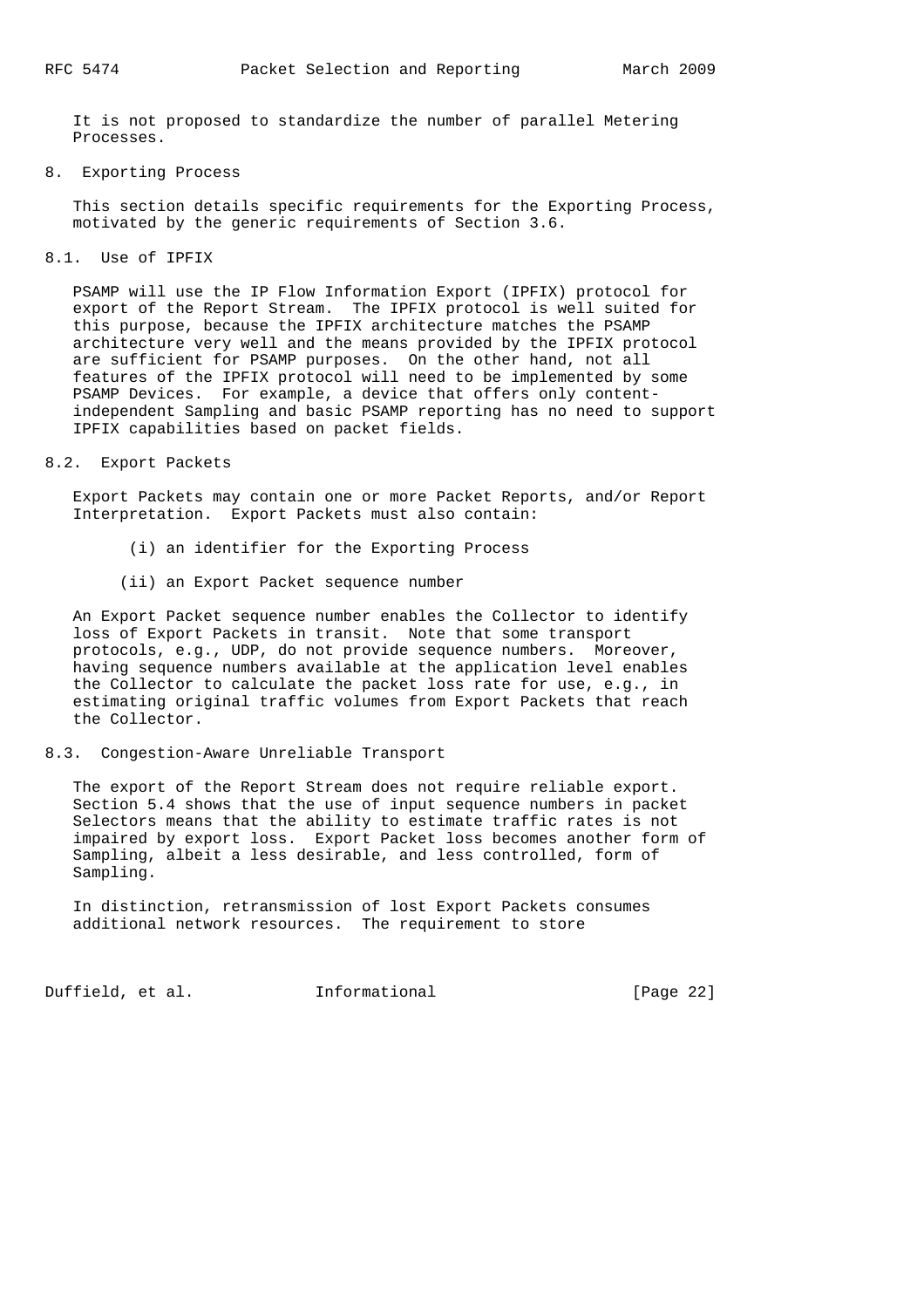unacknowledged data is an impediment to having ubiquitous support for PSAMP.

 In order to jointly satisfy the timeliness and congestion avoidance requirements of Section 4.3, a congestion-aware unreliable transport protocol may be used. IPFIX is compatible with this requirement, since it mandates support of the Stream Control Transmission Protocol (SCTP) [RFC4960] and the SCTP Partial Reliability Extension [RFC3758].

 IPFIX also allows the use of the User Datagram Protocol (UDP) [RFC0768], although it is not a congestion-aware protocol. However, in this case, the Export Packets must remain wholly within the administrative domains of the operators [RFC5101]. The PSAMP Exporting Process is equipped with a configurable export rate limit (see Section 8.4) that can be used to limit the export rate when a congestion-aware transport protocol is not used. The Collector, upon detection of Export Packet loss through missing export sequence numbers, may reconfigure the export rate limit downwards in order to avoid congestion.

8.4. Configurable Export Rate Limit

 The Exporting Process must have an export rate limit, configurable per Exporting Process. This is useful for two reasons:

- (i) Even without network congestion, the rate of packet selection may exceed the capacity of the Collector to process reports, particularly when many Exporting Processes feed a common Collector. Use of an Export Rate Limit allows control of the global input rate to the Collector.
- (ii) IPFIX provides export using UDP as the transport protocol in some circumstances. An Export Rate Limit allows the capping of the export rate to match both path link speeds and the capacity of the Collector.
- 8.5. Limiting Delay for Export Packets

 Low measurement latency allows the traffic monitoring system to be more responsive to real-time network events, for example, in quickly identifying sources of congestion. Timeliness is generally a good thing for devices performing the Sampling since it minimizes the amount of memory needed to buffer samples.

 Keeping the packet dispatching delay small has other benefits besides limiting buffer requirements. For many applications, a resolution of 1 second is sufficient. Applications in this category would include

Duffield, et al. **Informational** [Page 23]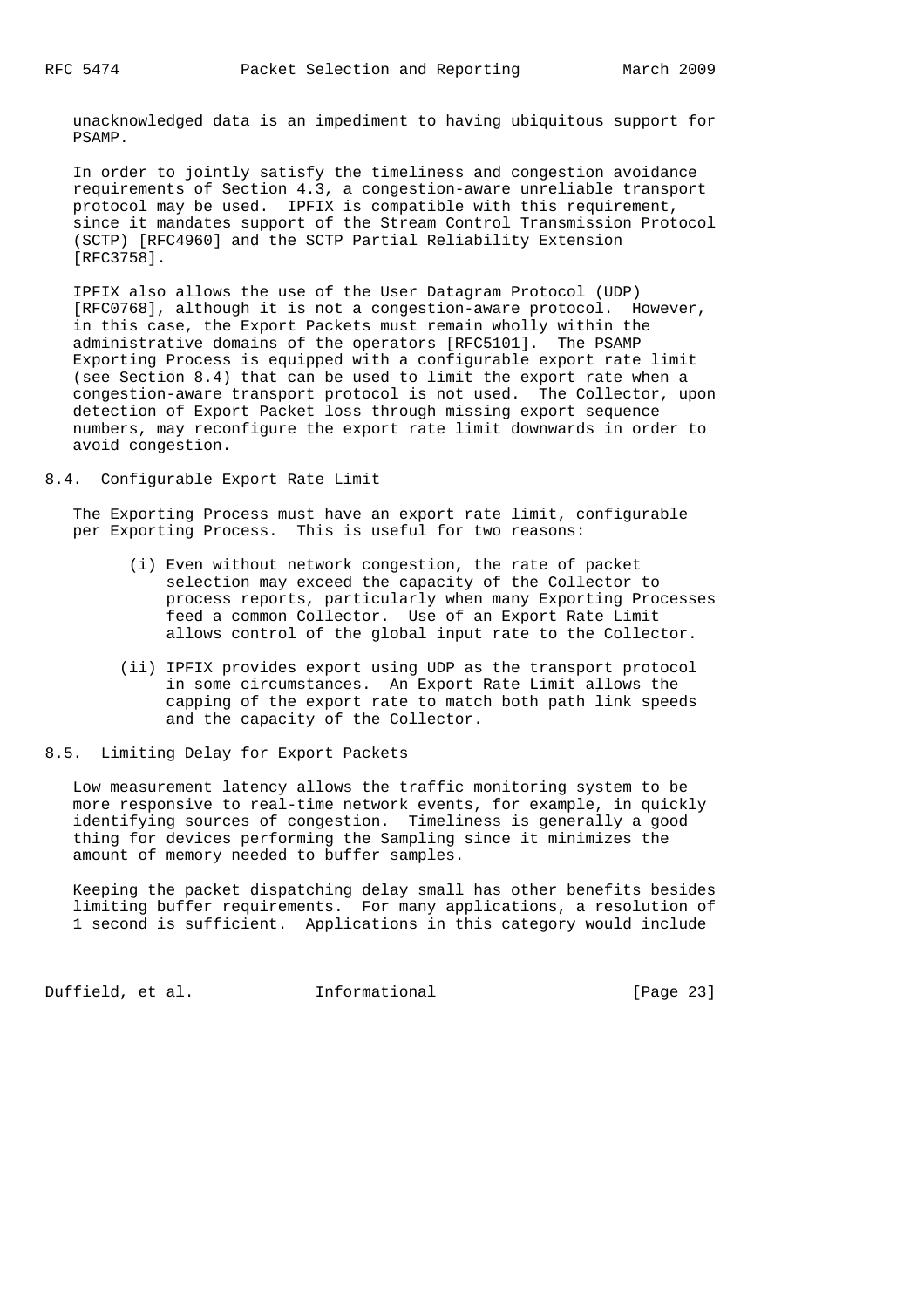identifying sources associated with congestion, tracing Denial-of- Service (DoS) attacks through the network, and constructing traffic matrices. Furthermore, keeping dispatch delay within the resolution required by applications eliminates the need for timestamping by synchronized clocks at Observation Points, or for the Observation Points and Collector to maintain bidirectional communication in order to track clock offsets. The Collector can simply process Packet Reports in the order that they are received, using its own clock as a "global" time base. This avoids the complexity of buffering and reordering samples. See [DuGeGr02] for an example.

 The delay between observation of a packet and transmission of an Export Packet containing a report on that packet has several components. It is difficult to standardize a given numerical delay requirement, since in practice the delay may be sensitive to processor load at the Observation Point. Therefore, PSAMP aims to control that portion of the delay within the Observation Point that is due to buffering in the formation and transmission of Export Packets.

 In order to limit delay in the formation of Export Packets, the Exporting Process must provide the ability to close out and enqueue for transmission any Export Packet during formation as soon as it includes one Packet Report.

 In order to limit the delay in the transmission of Export Packets, a configurable upper bound to the delay of an Export Packet prior to transmission must be provided. If the bound is exceeded, the Export Packet is dropped. This functionality can be provided by the timed reliability service of the SCTP Partial Reliability Extension [RFC3758].

 The Exporting Process may enqueue the Report Stream in order to export multiple Packet Reports in a single Export Packet. Any consequent delay must still allow for timely availability of Packet Reports as just described. The timed reliability service of the SCTP Partial Reliability Extension [RFC3758] allows the dropping of packets from the export buffer once their age in the buffer exceeds a configurable bound. A suitable default value for the bound should be used in order to avoid a low transmission rate due to misconfiguration.

### 8.6. Export Packet Compression

 To conserve network bandwidth and resources at the Collector, the Export Packets may be compressed before export. Compression is expected to be quite effective since the selected packets may share many fields in common, e.g., if a filter focuses on packets with

Duffield, et al. 1nformational [Page 24]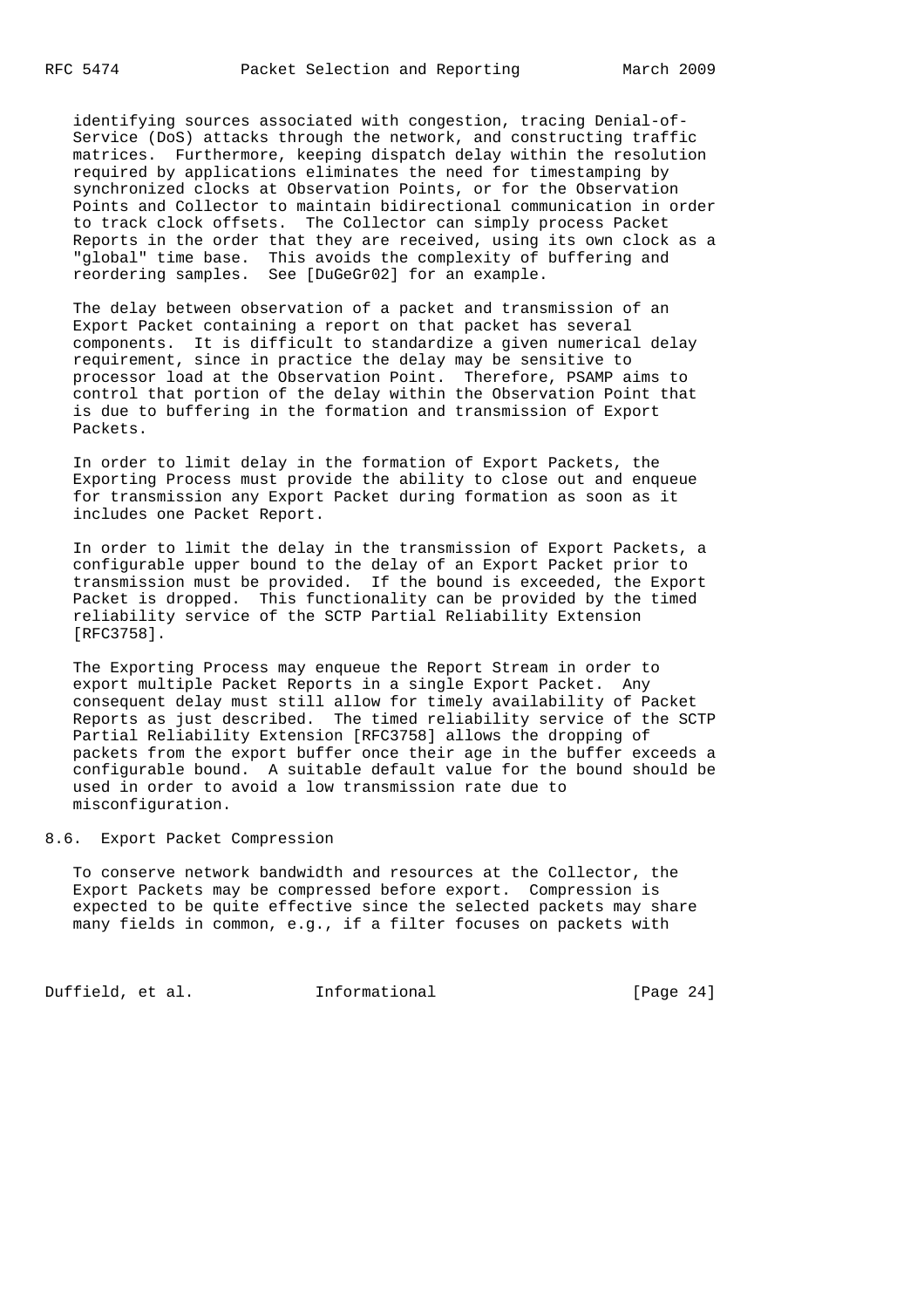certain values in particular header fields. Using compression, however, could impact the timeliness of Packet Reports. Any consequent delay must not violate the timeliness requirement for availability of Packet Reports at the Collector.

### 8.7. Collector Destination

 When exporting to a remote Collector, the Collector is identified by IP address, transport protocol, and transport port number.

### 8.8. Local Export

 The Report Stream may be directly exported to on-board measurement based applications, for example, those that form composite statistics from more than one packet. Local Export may be presented through an interface directly to the higher-level applications, i.e., through an API, rather than employing the transport used for off-board export. Specification of such an API is outside the scope of the PSAMP framework.

 A possible example of Local Export could be that packets selected by the PSAMP Metering Process serve as the input for the IPFIX protocol, which then forms Flow Records out of the stream of selected packets.

#### 9. Configuration and Management

 A key requirement for PSAMP is the easy reconfiguration of the parameters of the Metering Process, including those for selection and Packet Reports, and of the Exporting Process. An important example is to support measurement-based applications that want to adaptively drill-down on traffic detail in real time.

 To facilitate retrieval and monitoring of parameters, they are to reside in a Management Information Base (MIB). Mandatory monitoring objects will cover all mandatory PSAMP functionality. Alarming of specific parameters could be triggered with thresholding mechanisms such as the RMON (Remote Network Monitoring) event and alarm [RFC2819] or the event MIB [RFC2981].

 For configuring parameters of the Metering Process, several alternatives are available including a MIB module with writeable objects, as well as other configuration protocols. For configuring parameters of the Exporting Process, the Packet Report, and the Report Interpretation, which is an IFPIX task, the IPFIX configuration method(s) should be used.

Duffield, et al. 1nformational [Page 25]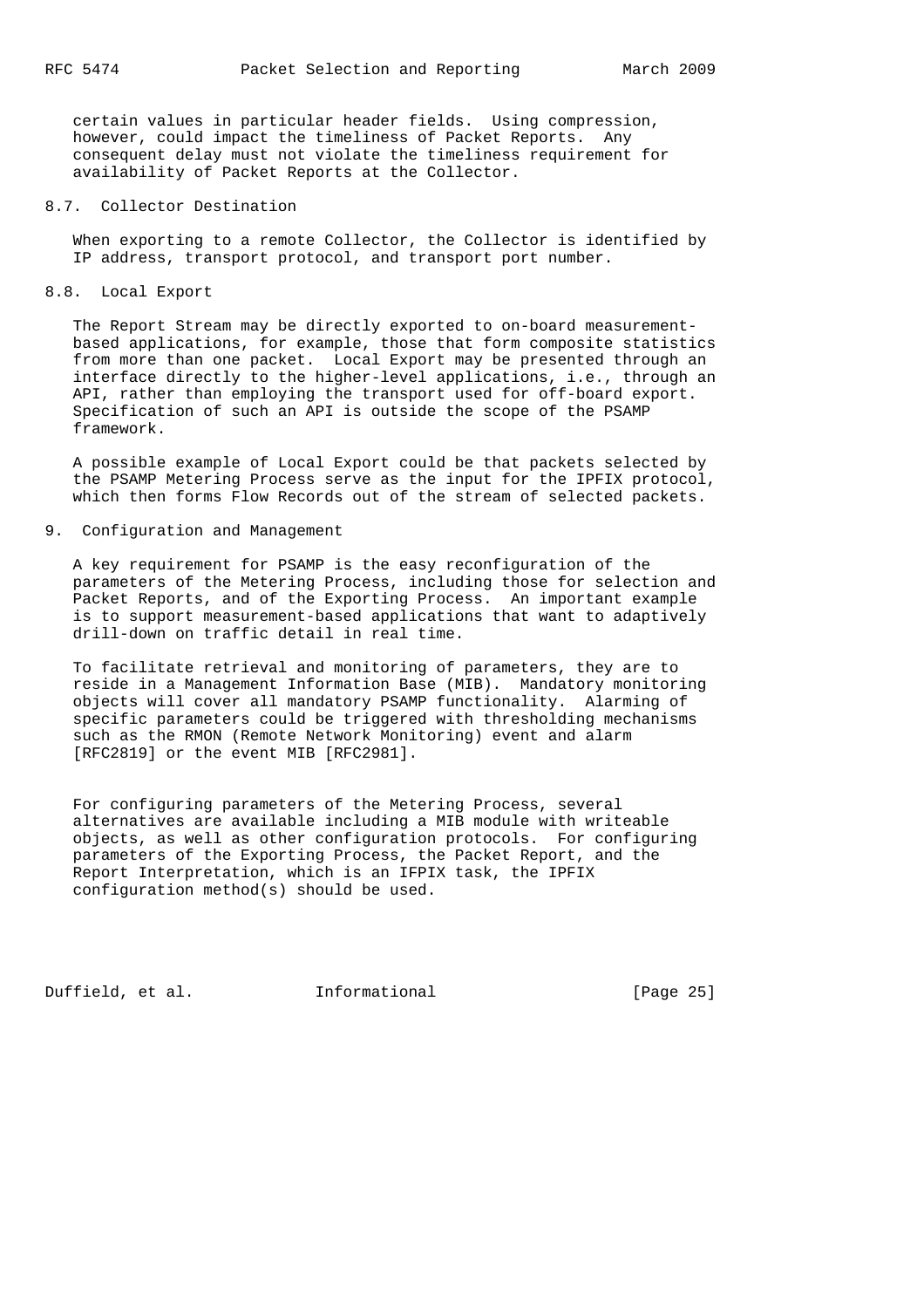Although management and configuration of Collectors is out of scope, a PSAMP Device, to the extent that it employs IPFIX as an export protocol, inherits from IPFIX the capability to detect and recover from Collector failure; see Section 8.2 of [RFC5470].

### 10. Feasibility and Complexity

 In order for PSAMP to be supported across the entire spectrum of networking equipment, it must be simple and inexpensive to implement. One can envision easy-to-implement instances of the mechanisms described within this document. Thus, for that subset of instances, it should be straightforward for virtually all system vendors to include them within their products. Indeed, Sampling and Filtering operations are already realized in available equipment.

 Here we give some specific arguments to demonstrate feasibility and comment on the complexity of hardware implementations. We stress here that the point of these arguments is not to favor or recommend any particular implementation, or to suggest a path for standardization, but rather to demonstrate that the set of possible implementations is not empty.

## 10.1. Feasibility

## 10.1.1. Filtering

 Filtering consists of a small number of mask (bit-wise logical), comparison, and range (greater than) operations. Implementation of at least a small number of such operations is straightforward. For example, filters for security Access Control Lists (ACLs) are widely implemented. This could be as simple as an exact match on certain fields, or involve more complex comparisons and ranges.

# 10.1.2. Sampling

 Sampling based on either counters (counter set, decrement, test for equal to zero) or range matching on the hash of a packet (greater than) is possible given a small number of Selectors, although there may be some differences in ease of implementation for hardware vs. software platforms.

## 10.1.3. Hashing

 Hashing functions vary greatly in complexity. Execution of a small number of sufficiently simple hash functions is implementable at line rate. Concerning the input to the hash function, hop-invariant IP header fields (IP address, IP identification) and TCP/UDP header fields (port numbers, TCP sequence number) drawn from the first 40

Duffield, et al. 1nformational [Page 26]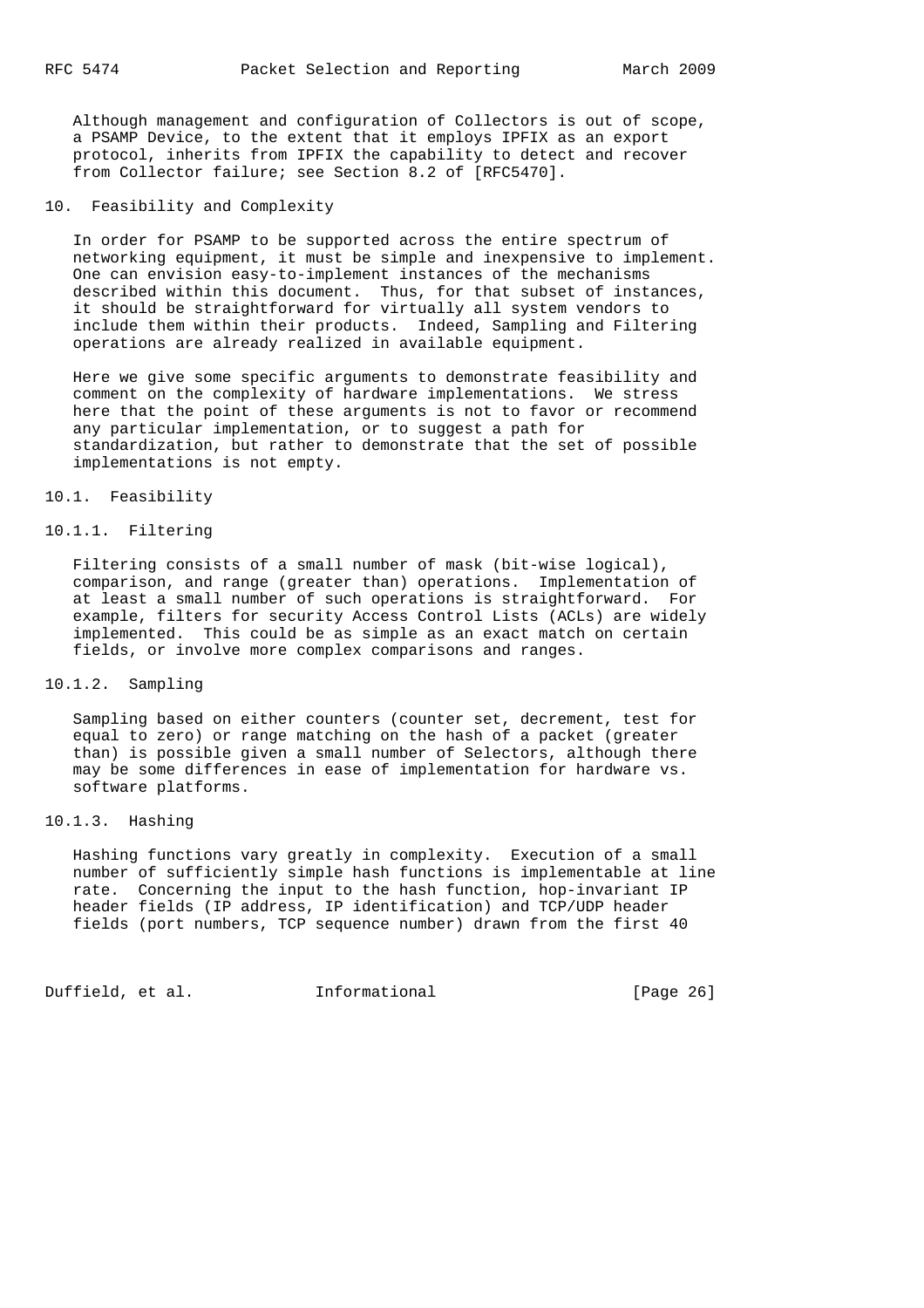bytes of the packet have been found to possess a considerable variability; see [DuGr01].

10.1.4. Reporting

 The simplest Packet Report would duplicate the first n bytes of the packet. However, such an uncompressed format may tax the bandwidth available to the Exporting Process for high Sampling rates; reporting selected fields would save on this bandwidth. Thus, there is a trade-off between simplicity and bandwidth limitations.

10.1.5. Exporting

 Ease of exporting Export Packets depends on the system architecture. Most systems should be able to support export by insertion of Export Packets, even through the software path.

10.2. Potential Hardware Complexity

 Achieving low constants for performance while minimizing hardware resources is, of course, a challenge, especially at very high clock frequencies. Most of the Selectors, however, are very basic and their implementations very well understood; in fact, the average Application-Specific Integrated Circuit (ASIC) designer simply uses canned library instances of these operations rather than design them from scratch. In addition, networking equipment generally does not need to run at the fastest clock rates, further reducing the effort required to get reasonably efficient implementations.

 Simple bit-wise logical operations are easy to implement in hardware. Such operations (NAND/NOR/XNOR) directly translate to four-transistor gates. Each bit of a multiple-bit logical operation is completely independent and thus can be performed in parallel incurring no additional performance cost above a single-bit operation.

 Comparisons (EQ/NEQ) take O(log(M)) stages of logic, where M is the number of bits involved in the comparison. The log(M) is required to accumulate the result into a single bit.

 Greater-than operations, as used to determine whether a hash falls in a selection range, are a determination of the most significant not-equivalent bit in the two operands. The operand with that most significant-not-equal bit set to be one is greater than the other.

 Thus, a greater-than operation is also an O(log(M)) stages-of-logic operation. Optimized implementations of arithmetic operations are also O(log(M)) due to propagation of the carry bit.

Duffield, et al. 1nformational [Page 27]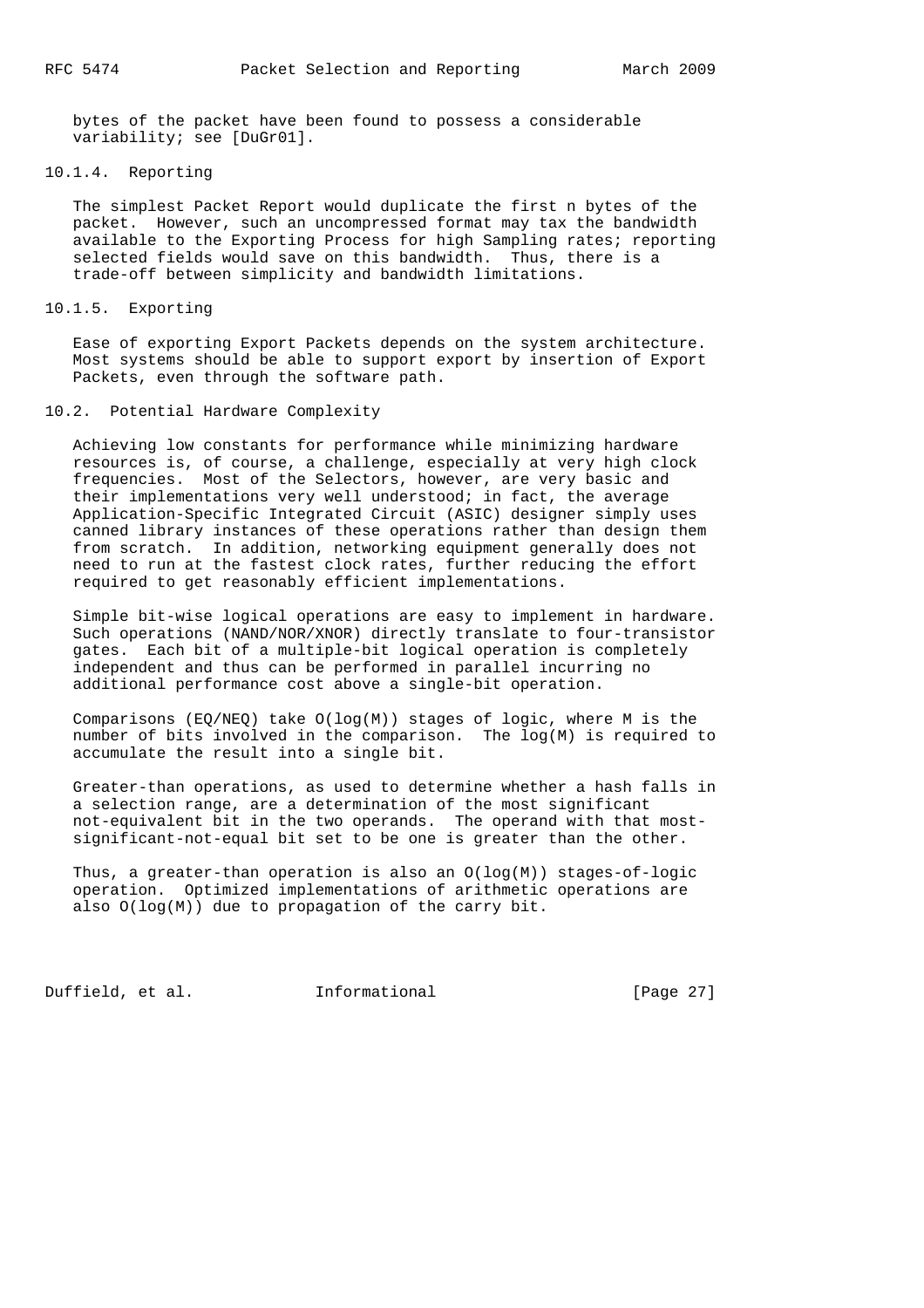Setting a counter is simply loading a register with a state. Such an operation is simple and fast O(1). Incrementing or decrementing a counter is a read, followed by an arithmetic operation, followed by a store. Making the register dual-ported does take additional space, but it is a well-understood technique. Thus, the increment/decrement is also an O(log(M)) operation.

 Hashing functions come in a variety of forms. The computation involved in a standard Cyclic Redundancy Check (CRC), for example, is essentially a set of XOR operations, where the intermediate result is stored and XORed with the next chunk of data. There are only O(1) operations and no log complexity operations. Thus, a simple hash function, such as CRC or generalizations thereof, can be implemented in hardware very efficiently.

 At the other end of the range of complexity, the MD5 function uses a large number of bit-wise conditional operations and arithmetic operations. The former are O(1) operations and the latter are O(log(M)). MD5 specifies 256 32 bit ADD operations per 16 bytes of input processed. Consider processing 10 Gb/sec at 100 MHz (this processing rate appears to be currently available). This requires processing 12.5 bytes/cycle, and hence at least 200 adders, a sizeable number. Because of data dependencies within the MD5 algorithm, the adders cannot be simply run in parallel, thus requiring either faster clock rates and/or more advanced architectures. Thus, selection hashing functions as complex as MD5 may be precluded for ubiquitous use at full line rate. This motivates exploring the use of selection hash functions with complexity somewhere between that of MD5 and CRC. In some applications (see Section 11), a second hash may be calculated on only selected packets; MD5 is feasible for this purpose if the rate of production of selected packets is sufficiently low.

## 11. Applications

 We first describe several representative operational applications that require traffic measurements at various levels of temporal and spatial granularity. Some of the goals here appear similar to those of IPFIX, at least in the broad classes of applications supported. The major benefit of PSAMP is the support of new network management applications, specifically, those enabled by the packet Selectors that it supports.

Duffield, et al. 1nformational [Page 28]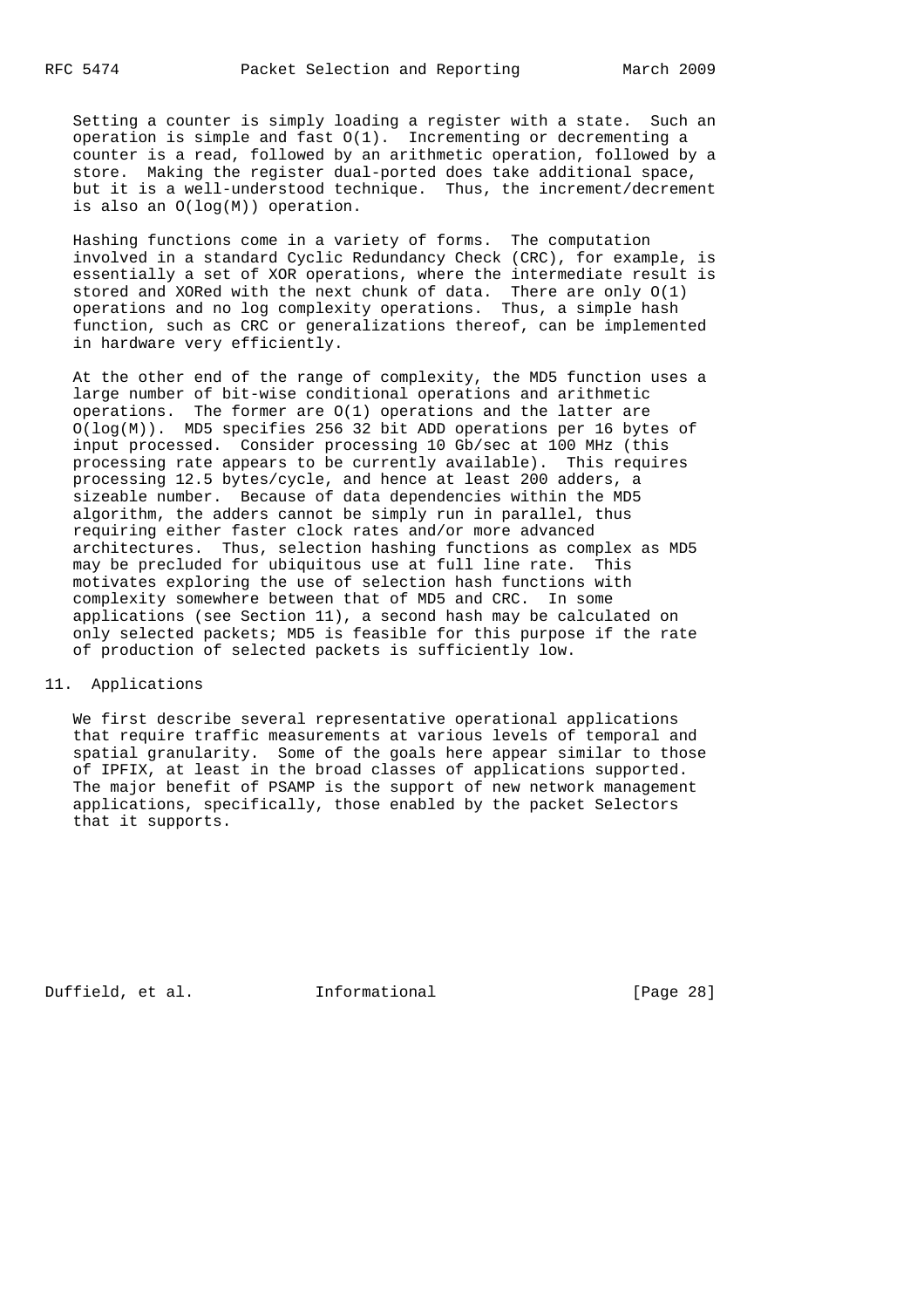## 11.1. Baseline Measurement and Drill Down

 Packet Sampling is ideally suited to determine the composition of the traffic across a network. The approach is to enable measurement on a cut-set of the network links such that each packet entering the network is seen at least once, for example, on all ingress links. Unfiltered Sampling with a relatively low selection fraction establishes baseline measurements of the network traffic. Packet Reports include packet attributes of common interest: source and destination address and port numbers, prefix, protocol number, type of service, etc. Traffic matrices are indicated by reporting source and destination AS matrices. Absolute traffic volumes are estimated by renormalizing the sampled traffic volumes through division by either the Configured Selection Fraction or the Attained Selection Fraction (as derived from input packet counters included in the Report Stream).

 Suppose an operator or a measurement-based application detects an interesting subset of a Packet Stream, as identified by a particular packet attribute. Real-time drill down to that subset is achieved by instantiating a new Metering Process on the same Observed Packet Stream from which the subset was reported. The Selection Process of the new Metering Process filters according to the attribute of interest, and composes with Sampling if necessary to manage the attained fraction of packets selected.

### 11.2. Trajectory Sampling

 The goal of trajectory Sampling is the selection of a subset of packets at all enabled Observation Points at which these packets are observed in a network domain. Thus, the selection decisions are consistent in the sense that each packet is selected either at all enabled Observation Points or at none of them. Trajectory Sampling is realized by Hash-based Selection if all enabled Observation Points apply a common hash function to a portion of the Packet Content that is invariant along the packet path. (Thus, fields such at TTL and CRC are excluded.)

 The trajectory followed by a packet is reconstructed from Packet Reports on it that reach the Collector. Reports on a given packet are associated by matching either a label comprising the invariant reported Packet Content or possibly some digest of it. The reconstruction of trajectories and methods for dealing with possible ambiguities due to label collisions (identical labels reported by different packets) and potential loss of reports in transmission are dealt with in [DuGr01], [DuGeGr02], and [DuGr04].

Duffield, et al. 1nformational [Page 29]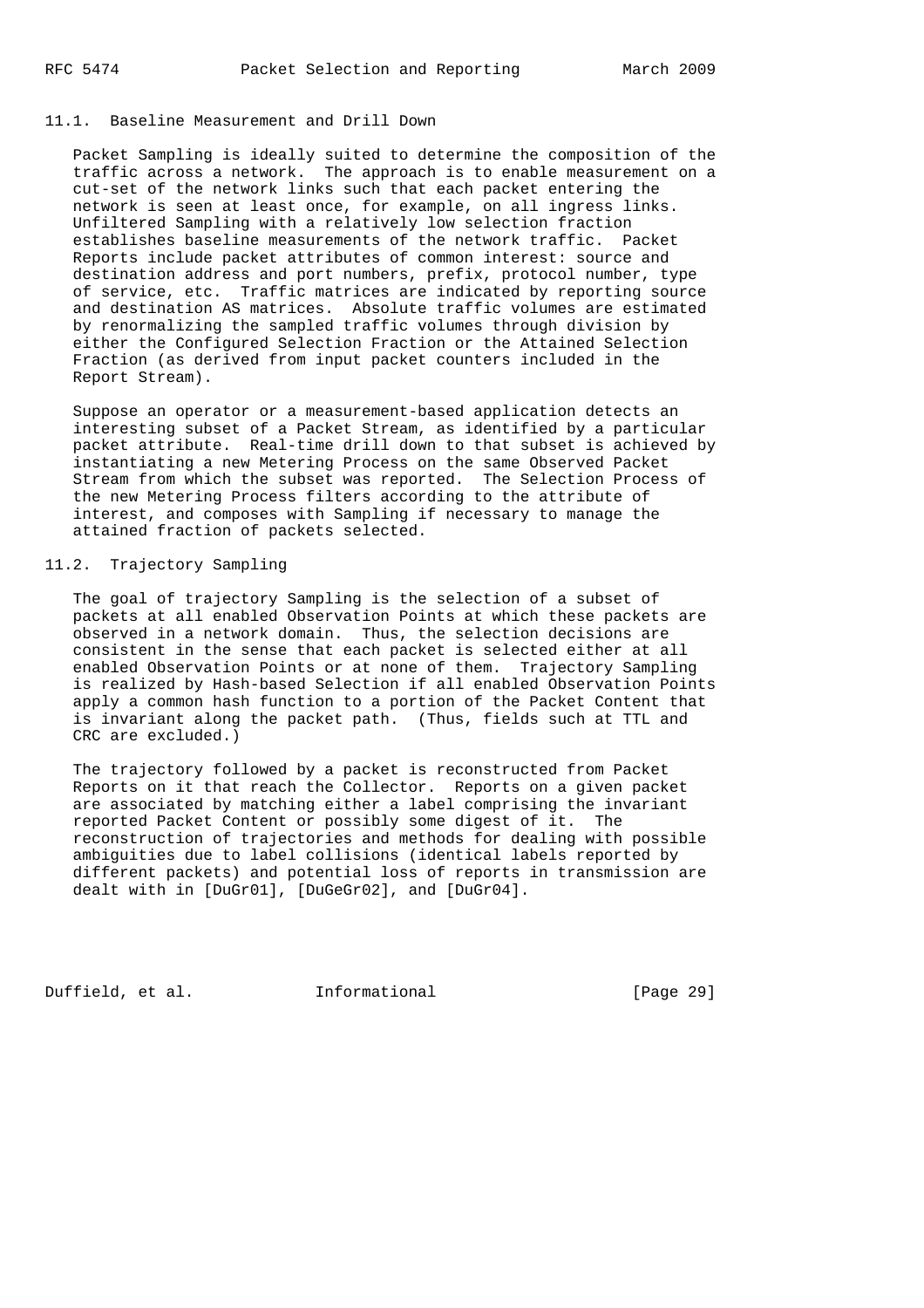## 11.3. Passive Performance Measurement

 Trajectory Sampling enables the tracking of the performance experience by customer traffic, customers identified by a list of source or destination prefixes, or by ingress or egress interfaces. Operational uses include the verification of Service Level Agreements (SLAs), and troubleshooting following a customer complaint.

 In this application, trajectory Sampling is enabled at all network ingress and egress interfaces. Rates of loss in transit between ingress and egress are estimated from the proportion of trajectories for which no egress report is received. Note that loss of customer packets is distinguishable from loss of Packet Reports through use of report sequence numbers. Assuming synchronization of clocks between different entities, delay of customer traffic across the network may also be measured; see [Zs02].

 Extending hash selection to all interfaces in the network would enable attribution of poor performance to individual network links.

### 11.4. Troubleshooting

 PSAMP Packet Reports can also be used to diagnose problems whose occurrence is evident from aggregate statistics, per interface utilization and packet loss statistics. These statistics are typically moving averages over relatively long time windows, e.g., 5 minutes, and serve as a coarse-grain indication of operational health of the network. The most common method of obtaining such measurements is through the appropriate SNMP MIBs (MIB-II [RFC1213] and vendor-specific MIBs).

 Suppose an operator detects a link that is persistently overloaded and experiences significant packet drop rates. There is a wide range of potential causes: routing parameters (e.g., OSPF link weights) that are poorly adapted to the traffic matrix, e.g., because of a shift in that matrix; a DoS attack, a flash crowd, or a routing problem (link flapping). In most cases, aggregate link statistics are not sufficient to distinguish between such causes and to decide on an appropriate corrective action. For example, if routing over two links is unstable, and the links flap between being overloaded and inactive, this might be averaged out in a 5-minute window, indicating moderate loads on both links.

 Baseline PSAMP measurement of the congested link, as described in Section 11.1, enables measurements that are fine grained in both space and time. The operator has to be able to determine how many bytes/packets are generated for each source/destination address, port number, and prefix, or other attributes, such as protocol number,

Duffield, et al. 1nformational [Page 30]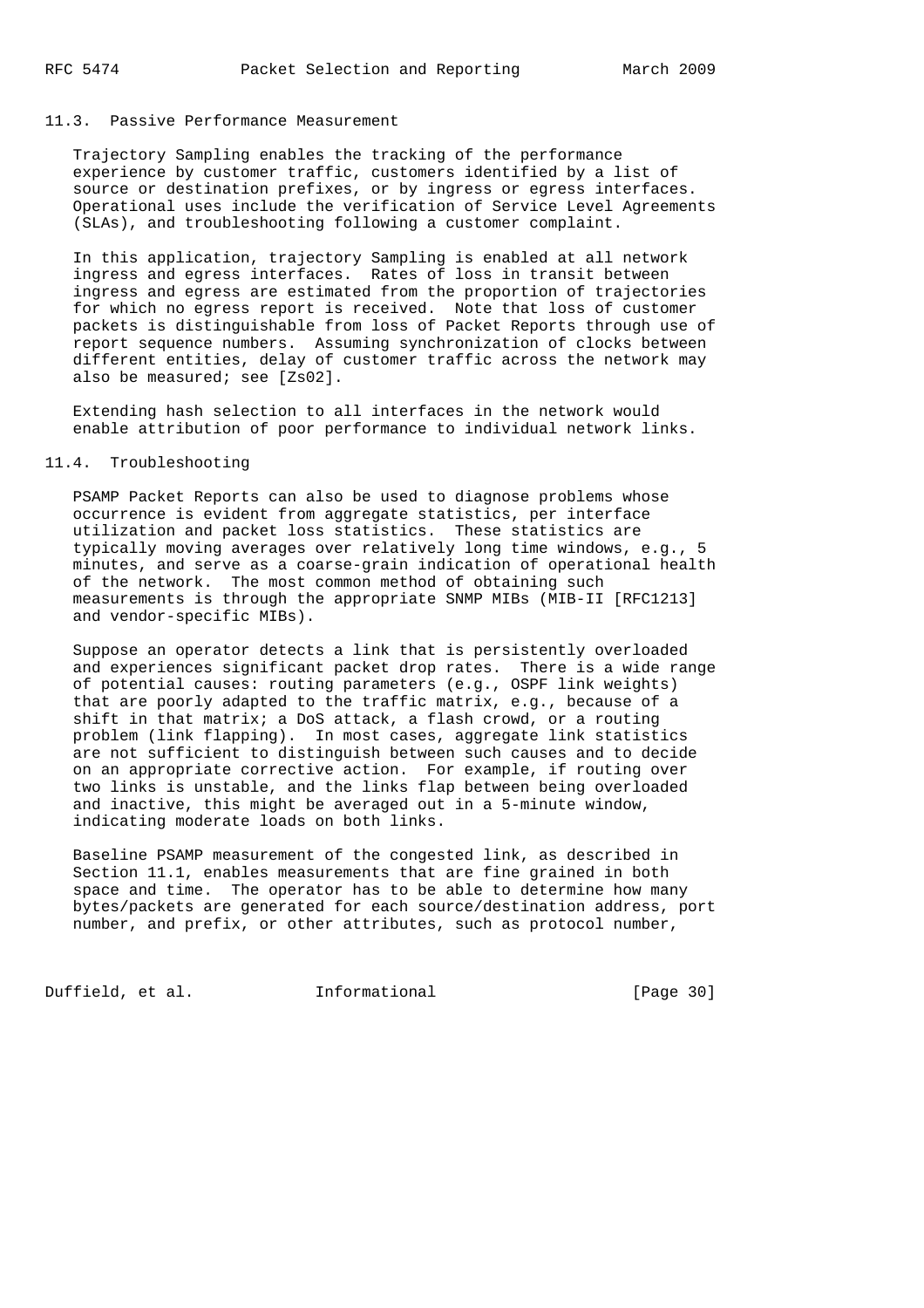MPLS forwarding equivalence class (FEC), type of service, etc. This allows the precise determination of the nature of the offending traffic. For example, in the case of a Distributed Denial of Service (DDoS) attack, the operator would see a significant fraction of traffic with an identical destination address.

 In certain circumstances, precise information about the spatial flow of traffic through the network domain is required to detect and diagnose problems and verify correct network behavior. In the case of the overloaded link, it would be very helpful to know the precise set of paths that packets traversing this link follow. This would readily reveal a routing problem such as a loop, or a link with a misconfigured weight. More generally, complex diagnosis scenarios can benefit from measurement of traffic intensities (and other attributes) over a set of paths that is constrained in some way. For example, if a multihomed customer complains about performance problems on one of the access links from a particular source address prefix, the operator should be able to examine in detail the traffic from that source prefix that also traverses the specified access link towards the customer.

 While it is in principle possible to obtain the spatial flow of traffic through auxiliary network state information, e.g., by downloading routing and forwarding tables from routers, this information is often unreliable, outdated, voluminous, and contingent on a network model. For operational purposes, a direct observation of traffic flow provided by trajectory Sampling is more reliable, as it does not depend on any such auxiliary information. For example, if there was a bug in a router's software, direct observation would allow the diagnosis the effect of this bug, while an indirect method would not.

## 12. Security Considerations

12.1. Relation of PSAMP and IPFIX Security for Exporting Process

 As detailed in Section 4.3, PSAMP shares with IPFIX security requirements for export, namely, confidentiality, integrity, and authenticity of the exported data; see also Sections 6.3 and 10 of [RFC3917]. Since PSAMP will use IPFIX for export, it can employ the IPFIX protocol [RFC5101] to meet its requirements.

12.2. PSAMP Specific Privacy Considerations

 In distinction with IPFIX, a PSAMP Device may, in some configurations, report some number of initial bytes of the packet, which may include some part of a packet payload. This option is conformant with the requirements of [RFC2804] since it does not

Duffield, et al. 1nformational [Page 31]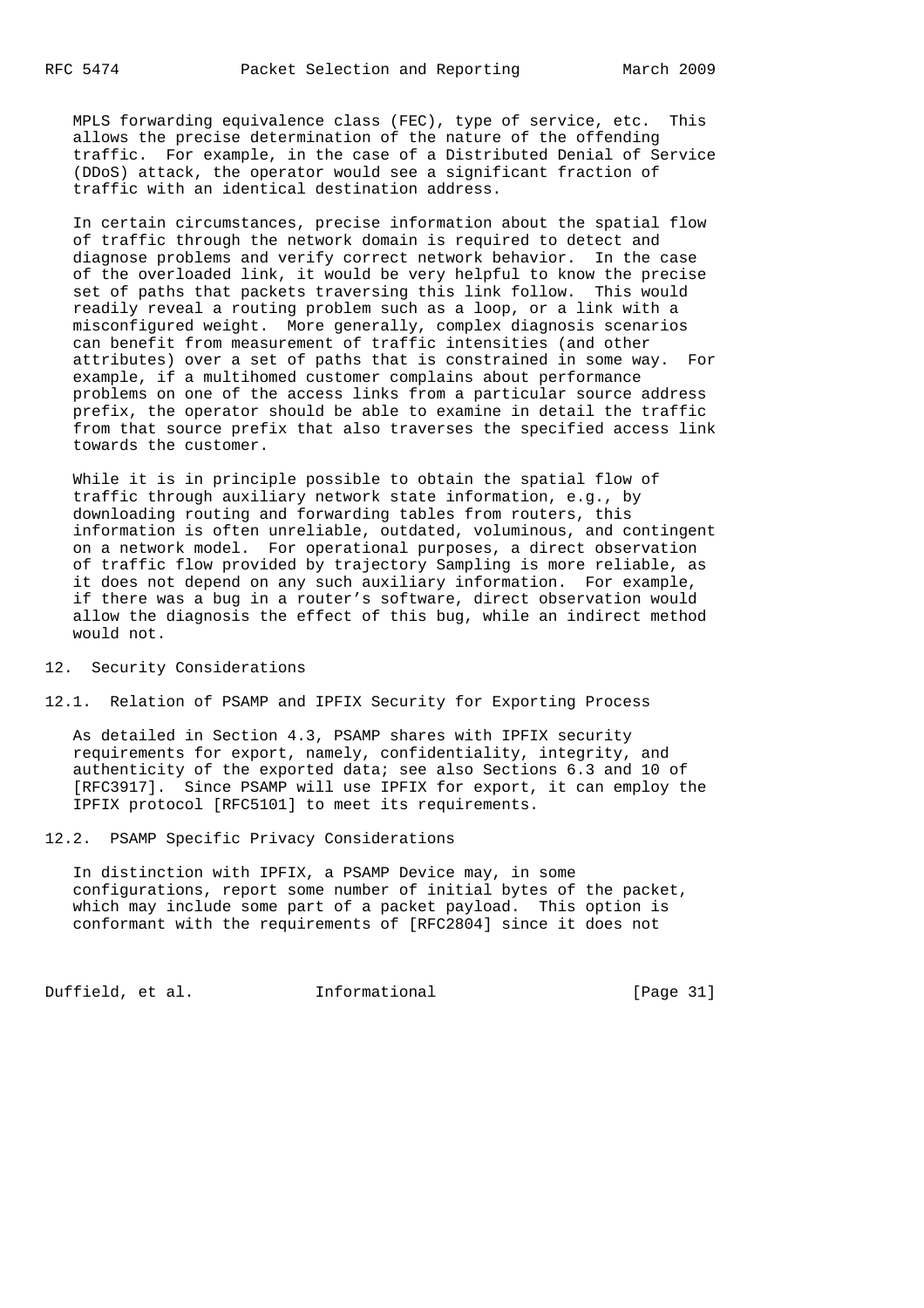mandate configurations that would enable capture of an entire Packet Stream of a Flow: neither a unit Sampling rate (1 in 1 Sampling) nor reporting a specific number of initial bytes is required by the PSAMP protocol.

 To preserve privacy of any users acting as sender or receiver of the observed traffic, the contents of the Packet Reports must be able to remain confidential in transit between the exporting PSAMP Device and the Collector. PSAMP will use IPFIX as the exporting protocol, and the IPFIX protocol must provide mechanisms to ensure confidentiality of the Exporting Process, for example, encryption of Export Packets [RFC5101].

12.3. Security Considerations for Hash-Based Selection

12.3.1. Modes and Impact of Vulnerabilities

 A concern for Hash-based Selection is whether some large set of related packets could be disproportionately sampled, either

- (i) through unanticipated behavior in the hash function, or
- (ii) because the packets had been deliberately crafted to have this property.

 As detailed below, only cryptographic hash functions (e.g., one based on MD5) employing a private parameter are sufficiently strong to withstand the range of conceivable attacks. However, implementation considerations may preclude operating the strongest hash functions at line rate. For this reason, PSAMP is not expected to standardize around a cryptographic hash function at the present time. The purpose of this section is to inform discussion of the vulnerabilities and trade-offs associated with different hash function choices. Section 6.2.2 of [RFC5475] does this in more detail.

 An attacker able to predict packet Sampling outcomes could craft a Packet Stream that could evade selection, or another that could overwhelm the measurement infrastructure with all its packets being selected. An attacker may attempt to do this based on knowledge of the hash function. An attacker could employ knowledge of selection outcomes of a known Packet Stream to reverse engineer parameters of the hash function. This knowledge could be gathered, e.g., from billing information, reactions of intrusion detection systems, or observation of a Report Stream.

 Since Hash-based Selection is deterministic, it is vulnerable to replay attacks. Repetition of a single packet may be noticeable to

Duffield, et al. 1nformational [Page 32]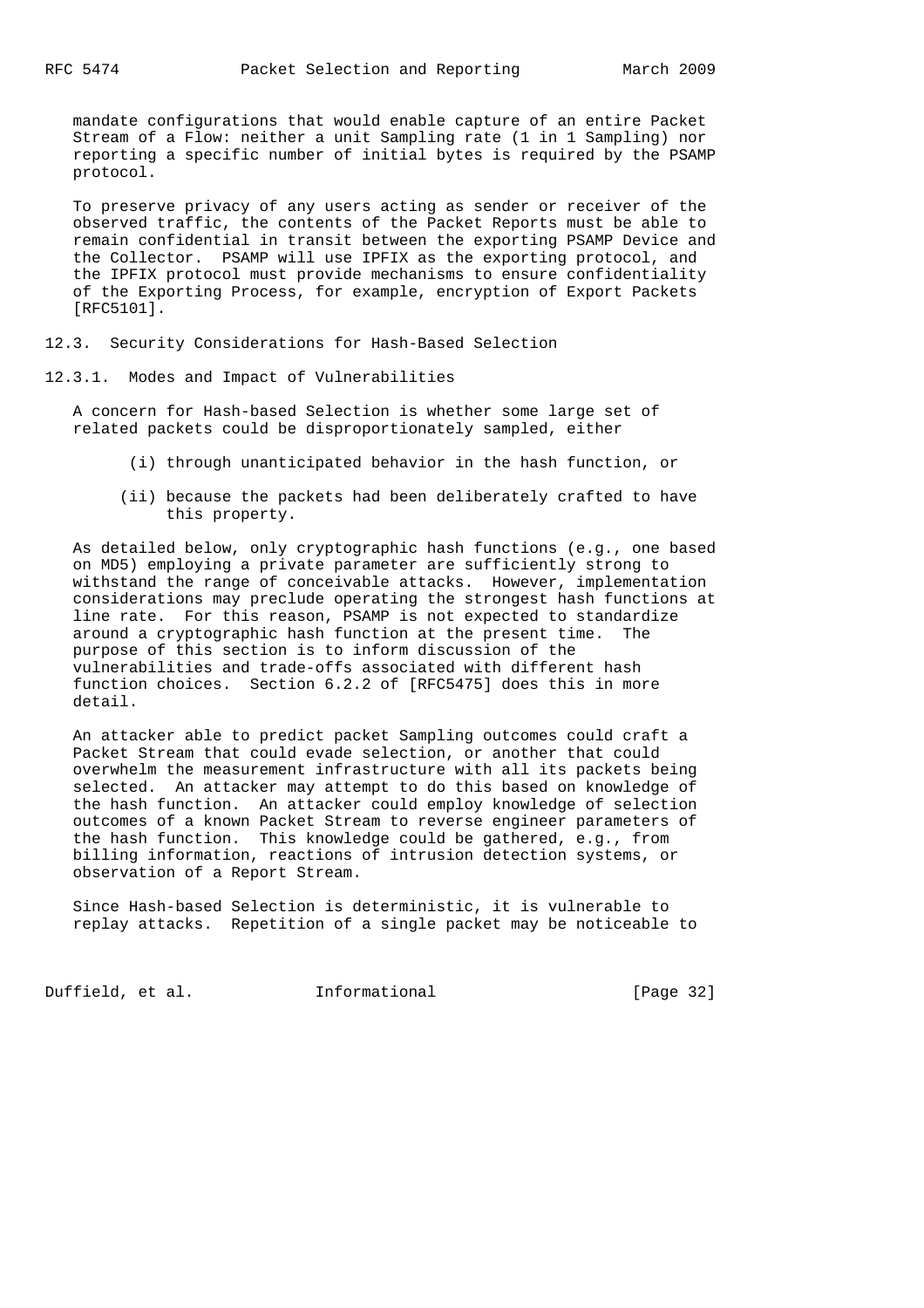other measurement methods if employed (e.g., collection of Flow statistics), whereas a set of distinct packets that appears statistically similar to regular traffic may be less noticeable. The impact of replay attacks on Hash-based Selection may be mitigated by repeated changing of hash function parameters.

## 12.3.2. Use of Private Parameters in Hash Functions

 Because hash functions for Hash-based Selection are to be standardized and hence public, the packet selection decision must be controlled by some private quantity associated with the Hash-based Selection Selector. Making private the range of hash values for which packets are selected is not alone sufficient to prevent an attacker crafting a stream of distinct packets that are disproportionately selected. A private parameter must be used within the hash function, for example, a private modulus in a hash function, or by concatenating the hash input with a private string prior to hashing.

12.3.3. Strength of Hash Functions

 The specific choice of hash function and its usage determines the types of potential vulnerability:

- \* Cryptographic hash functions: when a private parameter is used, future selection outcomes cannot be predicted even by an attacker with knowledge of past selection outcomes.
- \* Non-cryptographic hash functions:

 Using knowledge of past selection outcomes: some well-known hash functions, e.g., CRC-32, are vulnerable to attacks, in the sense that their private parameter can be determined with knowledge of sufficiently many past selections, even when a private parameter is used; see [GoRe07].

 No knowledge of past selection outcomes: using a private parameter hardened the hash function to classes of attacks that work when the parameter is public, although vulnerability to future attacks is not precluded.

## 12.4. Security Guidelines for Configuring PSAMP

 Hash function parameters configured in a PSAMP Device are sensitive information, which must be kept private. As well as using probing techniques to discover parameters of non-cryptographic hash functions as described above, implementation and procedural weaknesses may lead

Duffield, et al. 1nformational [Page 33]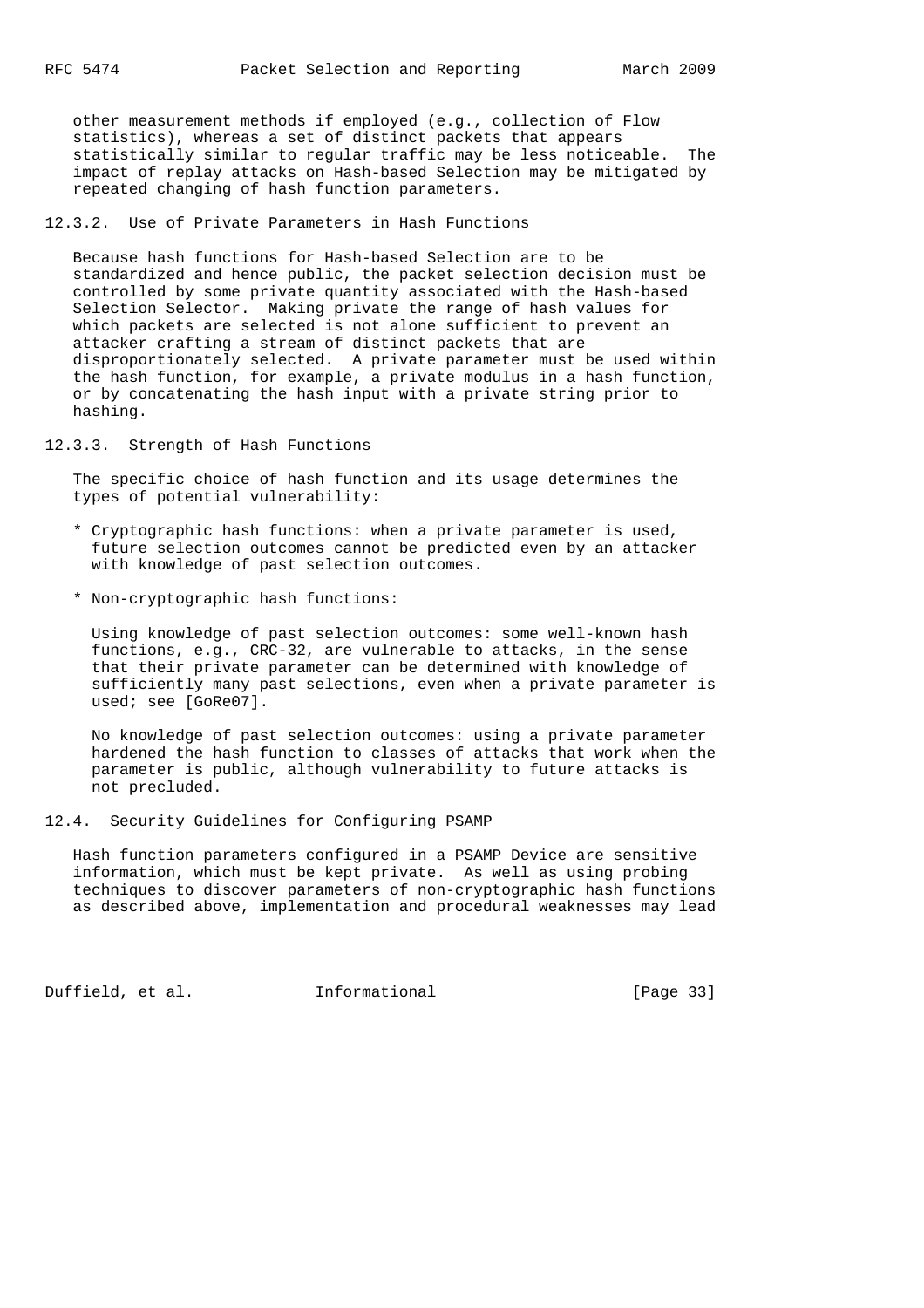to attackers discovering parameters, whatever class of hash function is used. The following measures may prevent this from occurring:

 Hash function parameters must not be displayable in cleartext on PSAMP Devices. This reduces the chance for the parameters to be discovered by unauthorized access to the PSAMP Device.

 Hash function parameters must not be remotely set in cleartext over a channel that may be eavesdropped.

 Hash function parameters must be changed regularly. Note that such changes must be synchronized over all PSAMP Devices in a domain under which trajectory Sampling is employed in order to maintain consistent Sampling of packets over the domain.

 Default hash function parameter values should be initialized randomly, in order to avoid predictable values that attackers could exploit.

13. Contributors

 Sharon Goldberg contributed to Section 12.3 on security considerations for Hash-based Selection.

 Sharon Goldberg Department of Electrical Engineering Princeton University F210-K EQuad Princeton, NJ 08544 **TISA** EMail: goldbe@princeton.edu

14. Acknowledgments

 The authors would like to thank Peram Marimuthu and Ganesh Sadasivan for their input in early working drafts of this document.

- 15. References
- 15.1. Normative References
	- [RFC5476] Claise. B., Ed., "Packet Sampling (PSAMP) Protocol Specifications", RFC 5476, March 2009.
	- [RFC5477] Dietz, T., Claise, B., Aitken, P., Dressler, F., and G. Carle, "Information Model for Packet Sampling Exports", RFC 5477, March 2009.

Duffield, et al. 1nformational [Page 34]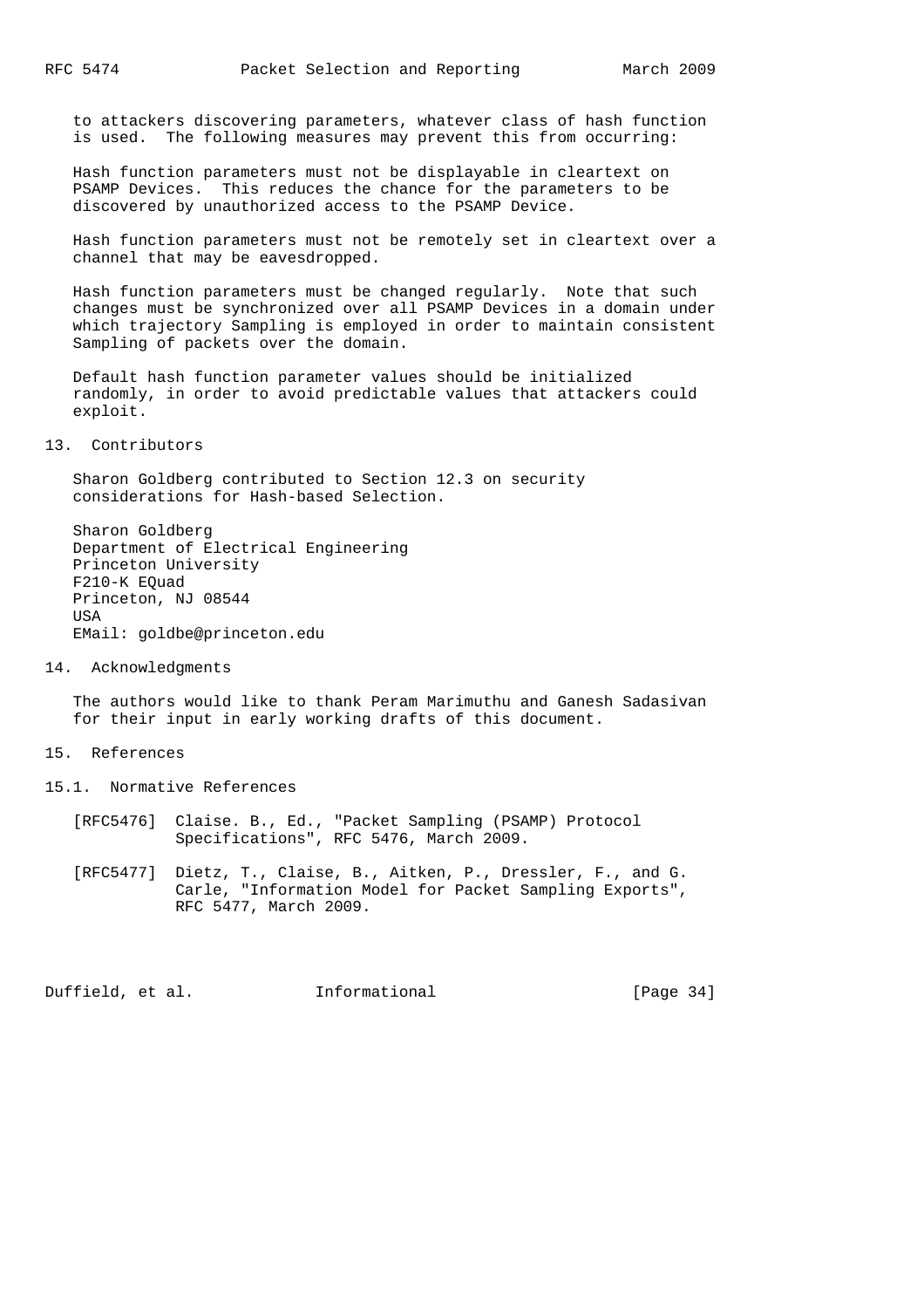- [RFC5101] Claise, B., Ed., "Specification of the IP Flow Information Export (IPFIX) Protocol for the Exchange of IP Traffic Flow Information", RFC 5101, January 2008.
- [RFC0791] Postel, J., "Internet Protocol", STD 5, RFC 791, September 1981.
- [RFC5102] Quittek, J., Bryant, S., Claise, B., Aitken, P., and J. Meyer, "Information Model for IP Flow Information Export", RFC 5102, January 2008.
- [RFC4960] Stewart, R., Ed., "Stream Control Transmission Protocol", RFC 4960, September 2007.
- [RFC3758] Stewart, R., Ramalho, M., Xie, Q., Tuexen, M., and P. Conrad, "Stream Control Transmission Protocol (SCTP) Partial Reliability Extension", RFC 3758, May 2004.
- [RFC5475] Zseby, T., Molina, M., Duffield, N., Niccolini, S., and F. Raspall, " Sampling and Filtering Techniques for IP Packet Selection", RFC 5475, March 2009.
- 15.2. Informative References
	- [RFC3704] Baker, F. and P. Savola, "Ingress Filtering for Multihomed Networks", BCP 84, RFC 3704, March 2004.
	- [RFC2205] Braden, R., Ed., Zhang, L., Berson, S., Herzog, S., and S. Jamin, "Resource ReSerVation Protocol (RSVP) -- Version 1 Functional Specification", RFC 2205, September 1997.
	- [RFC2460] Deering, S. and R. Hinden, "Internet Protocol, Version 6 (IPv6) Specification", RFC 2460, December 1998.
	- [DuGeGr02] N.G. Duffield, A. Gerber, M. Grossglauser, "Trajectory Engine: A Backend for Trajectory Sampling", IEEE Network Operations and Management Symposium 2002, Florence, Italy, April 15-19, 2002.
	- [DuGr04] N. G. Duffield and M. Grossglauser, "Trajectory Sampling with Unreliable Reporting", Proc IEEE Infocom 2004, Hong Kong, March 2004.
	- [DuGr08] N. G. Duffield and M. Grossglauser, "Trajectory Sampling with Unreliable Reporting", IEEE/ACM Trans. on Networking, 16(1), February 2008.

Duffield, et al. 1nformational [Page 35]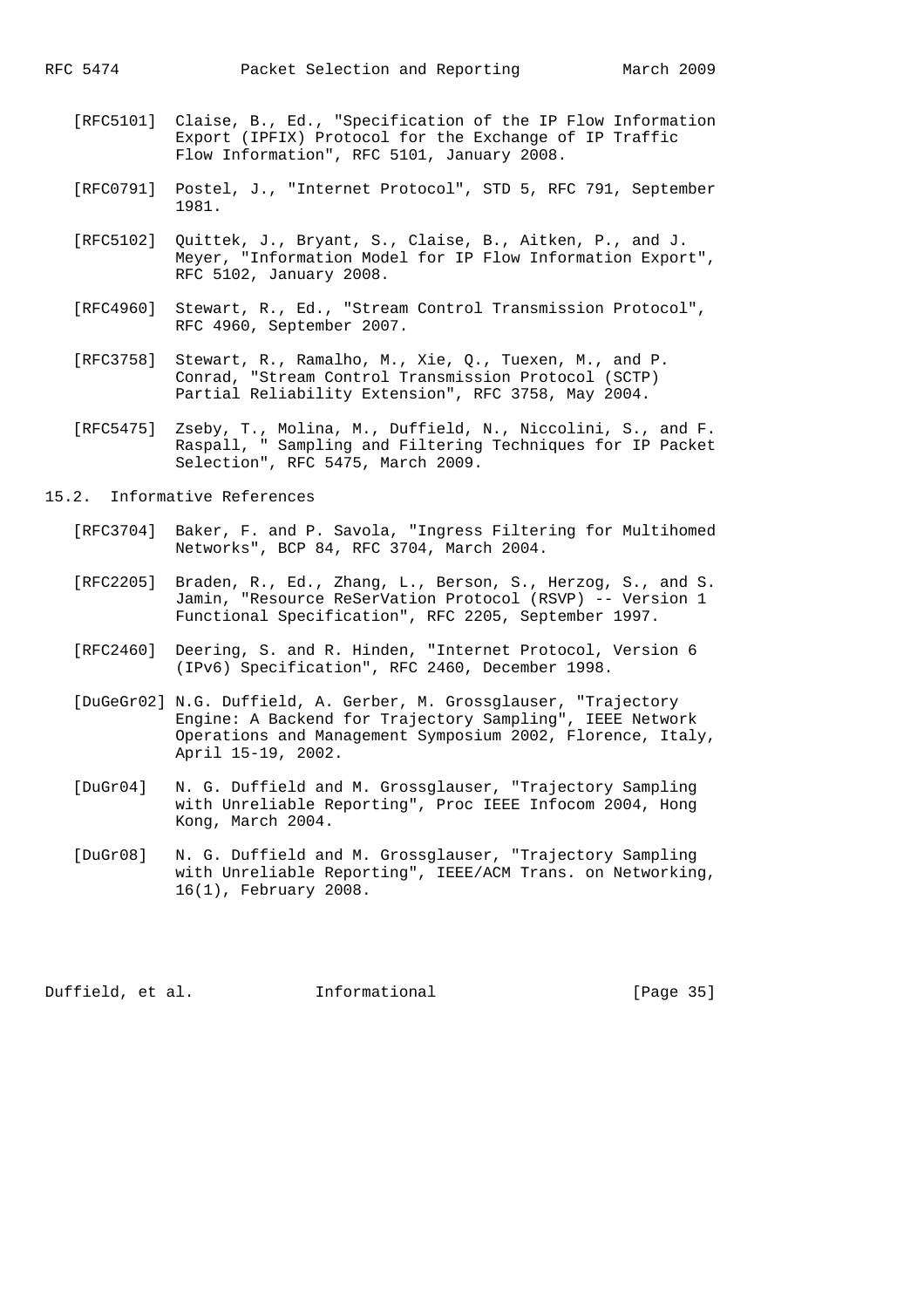- [RFC2914] Floyd, S., "Congestion Control Principles", BCP 41, RFC 2914, September 2000.
- [GoRe07] S. Goldberg, J. Rexford, "Security Vulnerabilities and Solutions for Packet Sampling", IEEE Sarnoff Symposium, Princeton, NJ, May 2007.
- [RFC2804] IAB and IESG, "IETF Policy on Wiretapping", RFC 2804, May 2000.
- [RFC2981] Kavasseri, R., Ed., "Event MIB", RFC 2981, October 2000.
- [RFC1213] McCloghrie, K. and M. Rose, "Management Information Base for Network Management of TCP/IP-based internets:MIB-II", STD 17, RFC 1213, March 1991.
- [RFC3176] Phaal, P., Panchen, S., and N. McKee, "InMon Corporation's sFlow: A Method for Monitoring Traffic in Switched and Routed Networks", RFC 3176, September 2001.
- [RFC2330] Paxson, V., Almes, G., Mahdavi, J., and M. Mathis, "Framework for IP Performance Metrics", RFC 2330, May 1998.
- [RFC0768] Postel, J., "User Datagram Protocol", STD 6, RFC 768, August 1980.
- [RFC3917] Quittek, J., Zseby, T., Claise, B., and S. Zander, "Requirements for IP Flow Information Export (IPFIX)", RFC 3917, October 2004.
- [RFC4271] Rekhter, Y., Ed., Li, T., Ed., and S. Hares, Ed., "A Border Gateway Protocol 4 (BGP-4)", RFC 4271, January 2006.
- [RFC3031] Rosen, E., Viswanathan, A., and R. Callon, "Multiprotocol Label Switching Architecture", RFC 3031, January 2001.
- [RFC5470] Sadasivan, G., Brownlee, N., Claise, B., and J. Quittek, "Architecture for IP Flow Information Export", RFC 5470, March 2009.
- [RFC2819] Waldbusser, S., "Remote Network Monitoring Management Information Base", STD 59, RFC 2819, May 2000.

Duffield, et al. 1nformational [Page 36]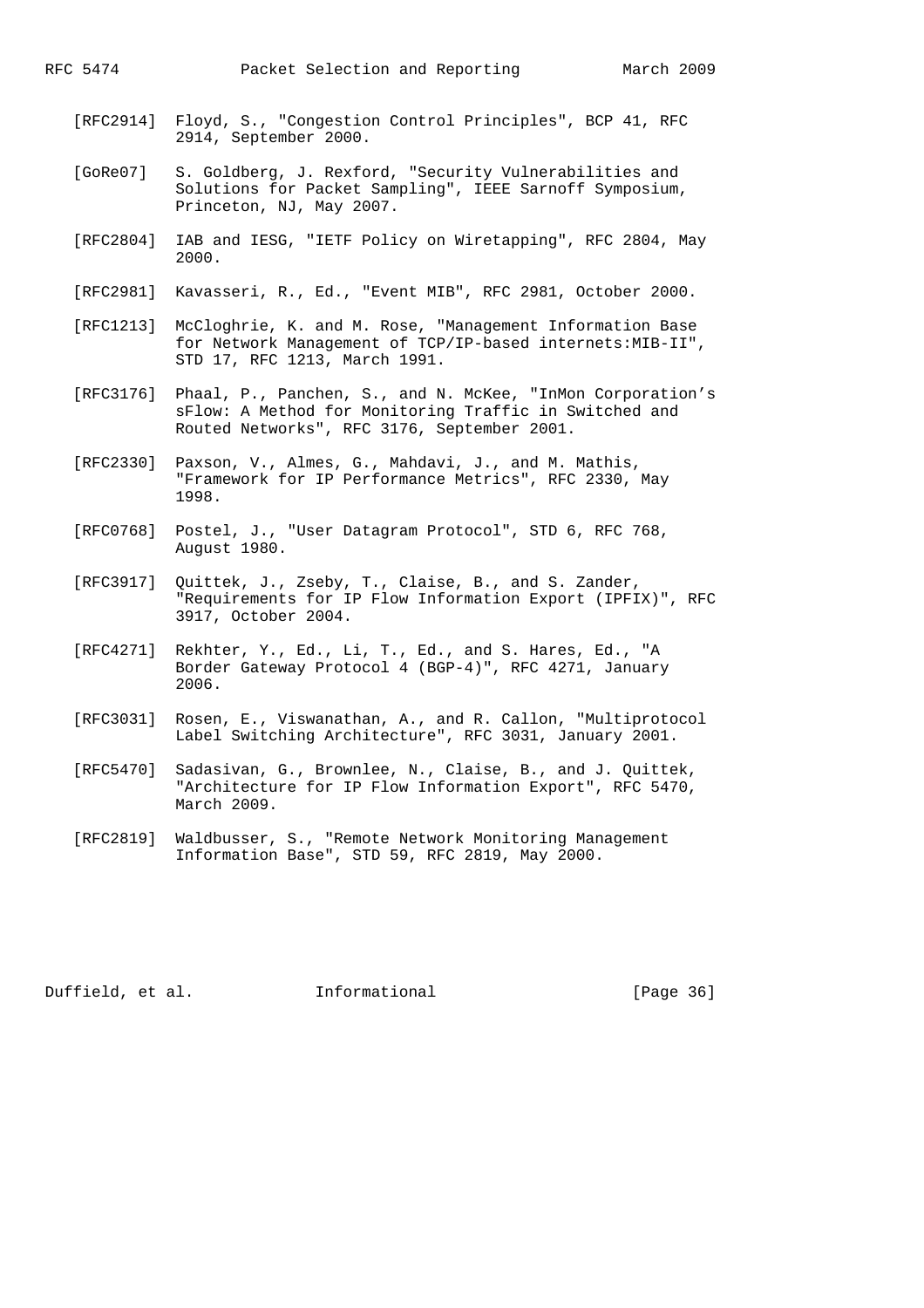[Zs02] T. Zseby, "Deployment of Sampling Methods for SLA Validation with Non-Intrusive Measurements", Proceedings of Passive and Active Measurement Workshop (PAM 2002), Fort Collins, CO, USA, March 25-26, 2002.

Authors' Addresses

 Derek Chiou Department of Electrical and Computer Engineering University of Texas at Austin 1 University Station, Stop C0803, ENS Building room 135, Austin TX, 78712 USA

 Phone: +1 512 232 7722 EMail: Derek@ece.utexas.edu

 Benoit Claise Cisco Systems De Kleetlaan 6a b1 1831 Diegem Belgium

 Phone: +32 2 704 5622 EMail: bclaise@cisco.com

 Nick Duffield, Editor AT&T Labs - Research Room B139 180 Park Ave Florham Park NJ 07932 USA

 Phone: +1 973-360-8726 EMail: duffield@research.att.com

 Albert Greenberg One Microsoft Way Redmond, WA 98052-6399 USA

 Phone: +1 425-722-8870 EMail: albert@microsoft.com

Duffield, et al. **Informational** [Page 37]